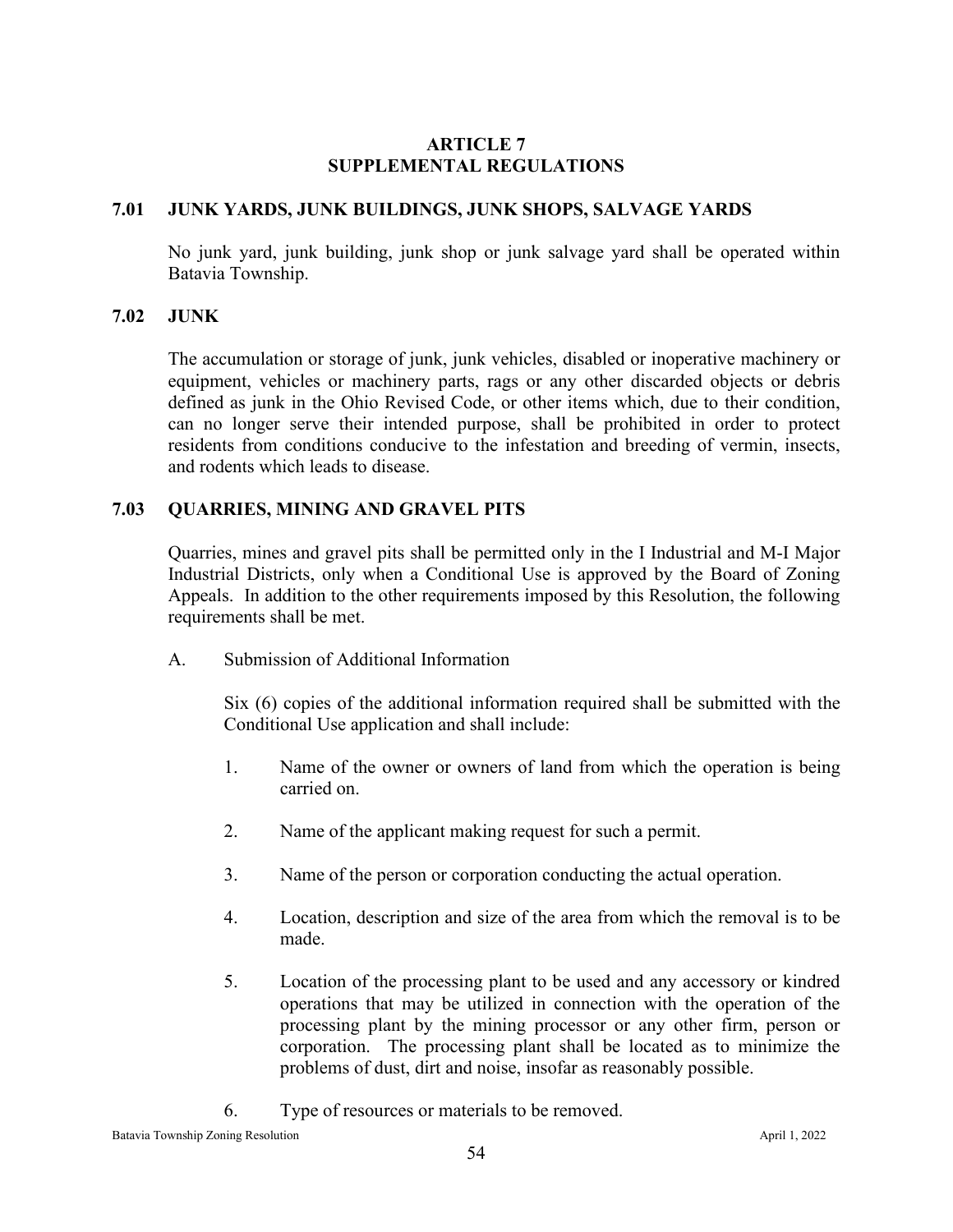- 7. Proposed method of removal and whether or not blasting or other use of explosives will be required.
- 8. General description of the equipment to be used.
- 9. Method of rehabilitation and reclamation of the mined-out area, including a grading plan showing existing contours in the area to be excavated and the proposed future contours showing the topography of the area after completion. Such plan shall include the surrounding area within five hundred (500) feet of the property boundary line, drawn to an appropriate scale with contour lines at intervals of five (5) feet or less.
- B. Development Standards
	- 1. No part of a quarrying, mining operation or gravel pit shall be closer than 500 feet to any property line, road, street, residence district, residence, educational institution, religious place of worship or institution for human care.
	- 2. For the protection of public safety, the individual, firm or corporation in charge of the operation shall erect and maintain a metal fence at least 8 feet in height around the entire area and said fence shall be suitably posted advising the public of the operation contained therein and stating that no trespassing is permitted. Such fence shall be buffered from public view as per the requirements of Article 9, Buffering and Landscaping.
	- 3. Roads leading into the quarry, mine or pit shall be kept free of dust and mud and in adequate condition for the traffic carried. Roads exiting the quarry, mine or pit shall be paved with a durable and dustless surface, adequate for the traffic carried, at least one hundred (100) feet from the public right-of-way to prevent mud and gravel from entering onto the roadway.
	- 4. Any excavated area adjacent to a right-of-way of any public street or road shall be backfilled for a distance of one hundred fifty (150) feet from the right-of-way line.
	- 5. All equipment and machinery shall be operated and maintained in such manner as to minimize dust, noise and vibration.
	- 6. The Board is authorized to impose such requirements with respect to providing additional adequate barriers as it may feel necessary to protect the public safety, welfare and property values.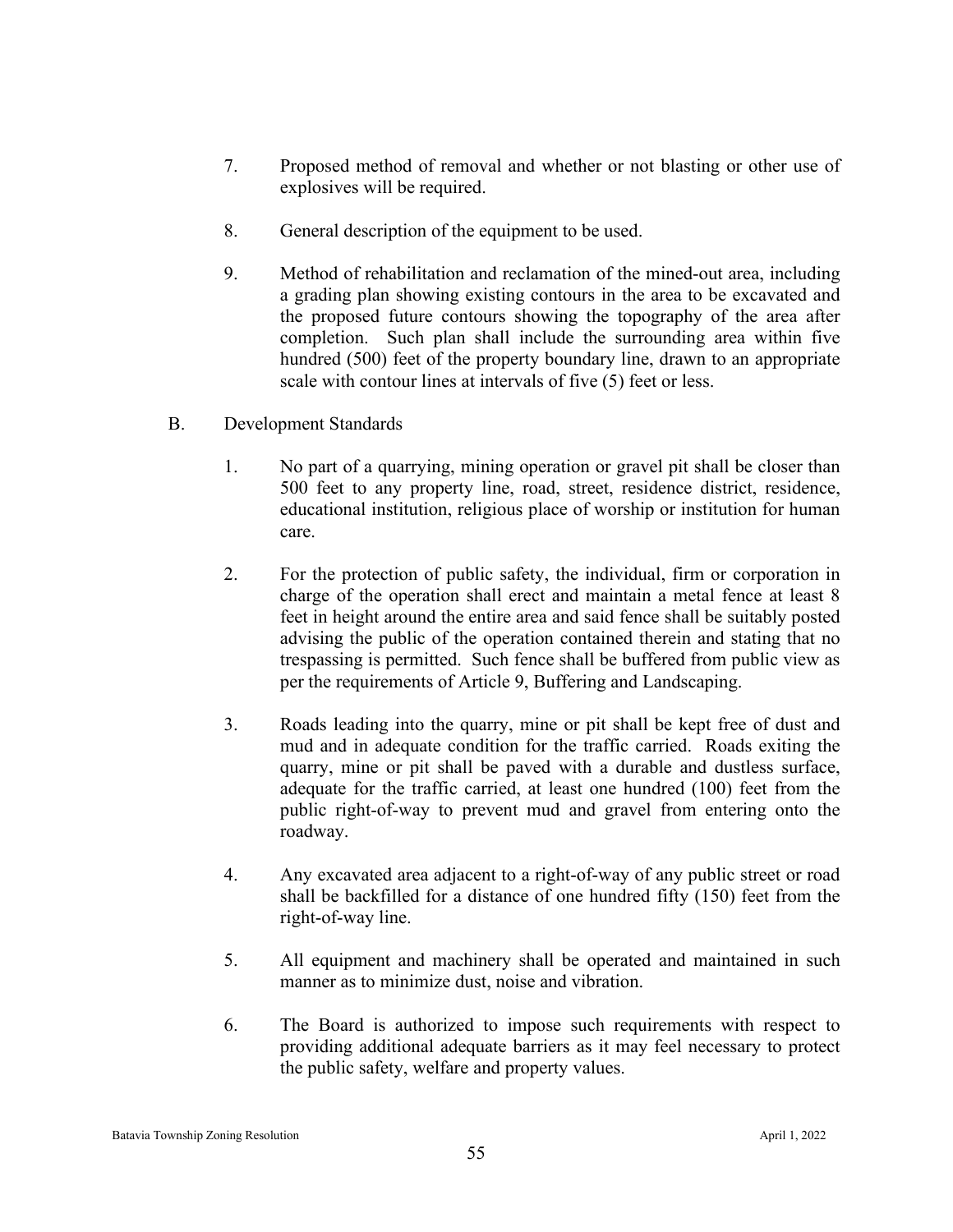C. Rehabilitation Requirements

All mined-out areas shall, within a reasonable length of time, be reclaimed and rehabilitated and the Board, at its discretion, may fix a bond in a reasonable amount to assure that such rehabilitation and reclamation will be carried out. The Board shall be guided by the following standards with respect to rehabilitation and reclamation of mined-out areas:

- 1. All excavation shall be made either to a water producing depth, such depth to be not less than five (5) feet below the water mark, or shall be graded or backfilled with non-noxious, noncombustible and nonflammable solids, to secure:
	- a. That the excavated area shall not collect and permit to remain therein, stagnant water; or
	- b. That the surface of such area which is not permanently submerged is graded or back-filled as necessary so as to reduce the peaks and depressions thereof so as to produce a gently rolling surface that will minimize erosion due to rainfall and which will be in substantial conformity to the adjoining land area.
- 2. The banks of all sand and gravel excavations in a water producing excavation, shall be sloped to the water line, at a slope which will not be less than three (3) feet horizontal to one (1) foot vertical and said banks shall be restored with vegetation in a manner set forth in Subsection 3.
- 3. Vegetation shall be restored by the spreading of sufficient soil and by appropriate seeding of grasses or planting of shrubs and trees in all parts of said mining area where the same is not submerged under water.
- 4. Proper drainage shall be provided for the mined-out area.
- 5. All equipment and structures shall be removed from the mined-out area within six (6) months of the completion of the mining therefrom.
- 6. The Board may impose such other reasonable conditions and restrictions as it may deem necessary for the protection of the public and to encourage the mining and processing of the sand and gravel from the authorized area.
- 7. Due to the inherent difficulties in reclaiming and rehabilitating areas from which stone has been quarried, or mined, the Board is hereby empowered, in the issuance of a Conditional Use permit for quarrying operations, to impose such reasonable standards for reclamation as may be necessary to protect the public interest, without unduly restricting the operations of the mine owner.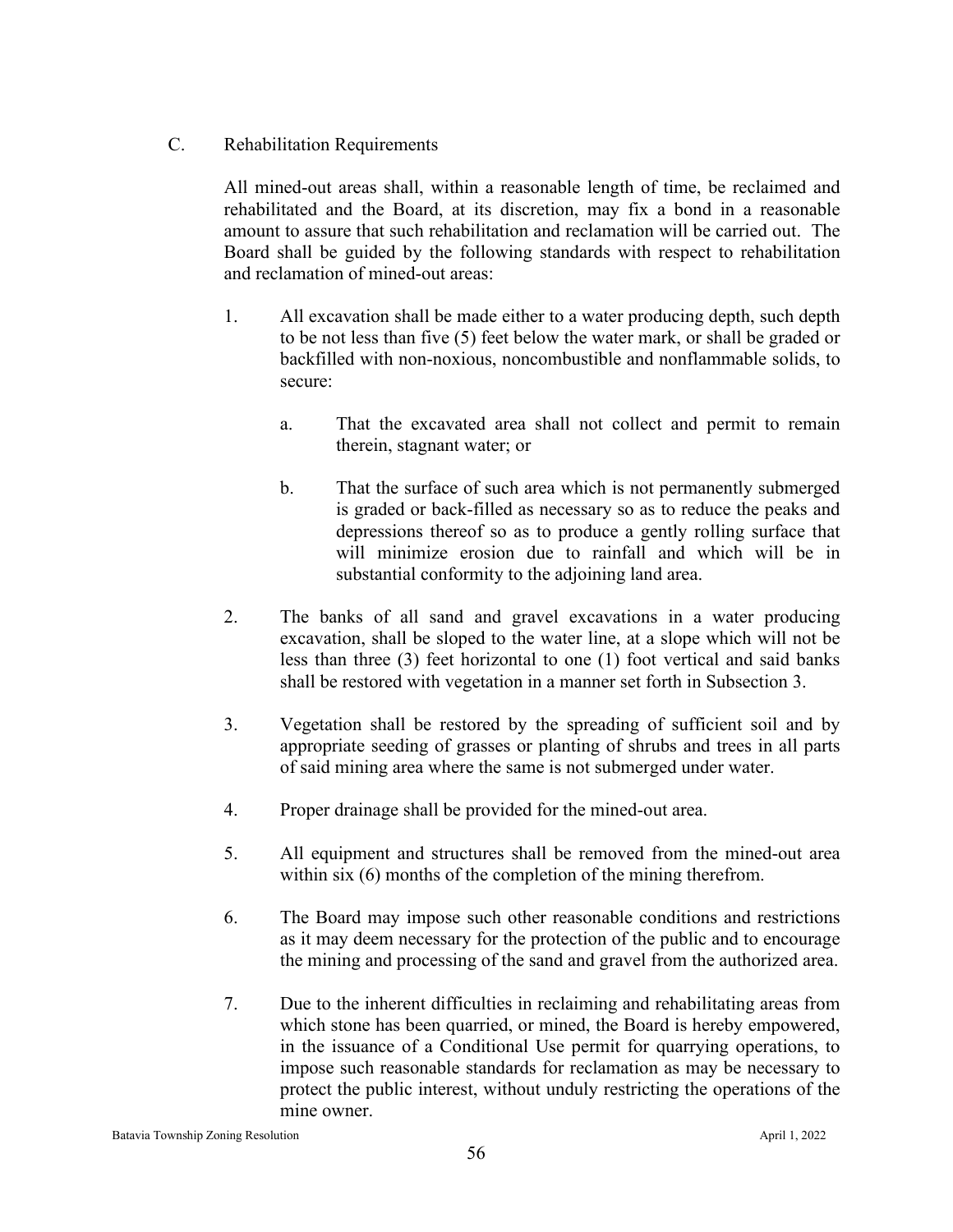#### **7.04 AUTOMOTIVE FILLING STATIONS, PARKING LOTS AND GARAGES**

The following regulations and standards shall apply to Automotive Filling Stations, Parking Lots and Garages:

- A. Entrances and exits to automotive filling stations, automotive service and repair garages, public parking garages and parking lots shall be located not closer than 200 feet from any school, residence, public playground, church, hospital, public library or institution for children.
- B. On corner lots, entrances and exits shall be not closer to the corner than fifty (50) feet. Curb openings shall not exceed forty (40) feet along the curb line.
- C. No repairing of motor vehicles shall be done within fifty (50) feet of any residence.
- D. Petroleum or its derivatives may not be stored above ground in excess of 150 gallons and no appliance for dispensing gasoline or for oiling or for greasing an automobile shall be located within twenty (20) feet of any street line; provided, however, that whenever in the course of construction of any public works project or in connection with the repair, extension, widening, or other improvement to any public thoroughfare, the effect of which will be to bring the street or alley line of the Township within twenty (20) feet of any existing appliances for dispensing gasoline or for the oiling or for the greasing of automobiles, the Zoning Administrator shall have the right upon the finding of fact by him that the proximity of said appliances for dispensing gasoline or for the oiling or for the greasing of automobiles does not constitute any menace to the public health, safety and welfare, to issue upon application therefore a modified Zoning Certificate for said appliances so used in dispensing gasoline or for the oiling or for the greasing of automobiles.
- E. Canopies may be erected over service station pump islands provided that no canopy shall be closer than five (5) feet to the right-of-way and provided that the vertical supports for the canopy shall not be closer than twelve (12) feet to the right-of-way. The top of such canopy shall not exceed eighteen (18) feet above the ground level and shall be at least fourteen (14) feet above the ground level. On corner lots, no canopy shall be closer than fifteen (15) feet to the right-of-way of the intersection. All setbacks are taken from the rights-of-way as shown on the Official Thoroughfare Plan for Clermont County, Ohio.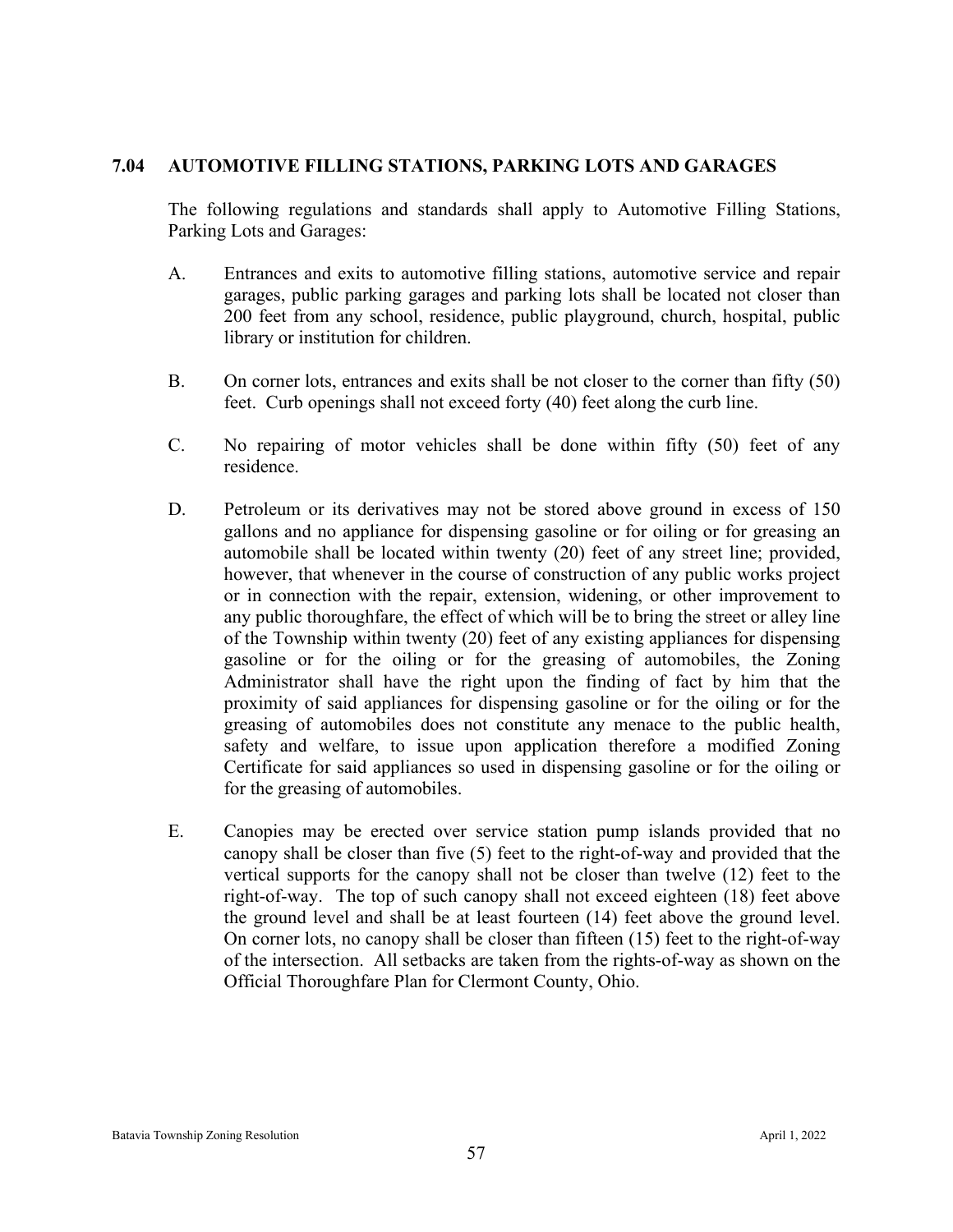## **7.05 SANITARY LANDFILLS, GARBAGE, WASTE DUMPS AND DISPOSAL SITES AND INCINERATORS**

- A. No use of facilities or real estate as a sanitary landfill, garbage or waste dump, disposal site, or incinerator shall be allowed unless conditionally permitted by the Board of Zoning Appeals.
- B. Before such permission is granted, proof must be shown that all state, federal and county regulations and rules have been complied with and that approval has been given by the appropriate Boards of Health.
- C. It shall be shown to the satisfaction of the Board of Zoning Appeals that no pollution of the air, ground, or water shall result from said use. The Board of Zoning Appeals shall require the applicant to obtain a permit from the Ohio EPA for the proposed use.
- D. No such use shall be permitted on a tract of land less than 250 acres in size.
- E. The area of operation, within the tract of land, shall be completely surrounded by a chain link fence, 8 feet high and suitably posted as to warn the public of the operation contained therein. Such fence shall be buffered from public view as per the requirements of Section 7.07 Bufferyard and Landscaping.
- F. All streets and roadways leading into such use shall be free of dust and mud and adequate to accommodate the traffic which they carry. Roads exiting the facility shall be paved with a durable and dustless surface, adequate for the traffic carried, at least one hundred (100) feet from the public right-of-way to prevent mud and gravel from entering onto the roadway.
- G. No such use shall be within 1,000 feet of any residence, educational institution, sanitarium, hospital, rest home, convalescent care facility, assisted care living facility, religious place of worship, public or private park, or dwelling.
- H. No such operation shall be conducted within one-half mile of any water treatment facility.
- I. A green belt of 100 feet shall be maintained around the perimeter of the site.

# **7.06 TEMPORARY USES REQUIRING CONDITIONAL USE APPROVAL**

Conditional Use approval by the Board of Zoning Appeals shall be required for specific temporary uses as follows:

A. Promotional or temporary ventures such as, but not limited to, coffee and beverage stands, food vending carts, and seasonal flower sales. If temporary seasonal sales are considered by the Zoning Administrator to be in conjunction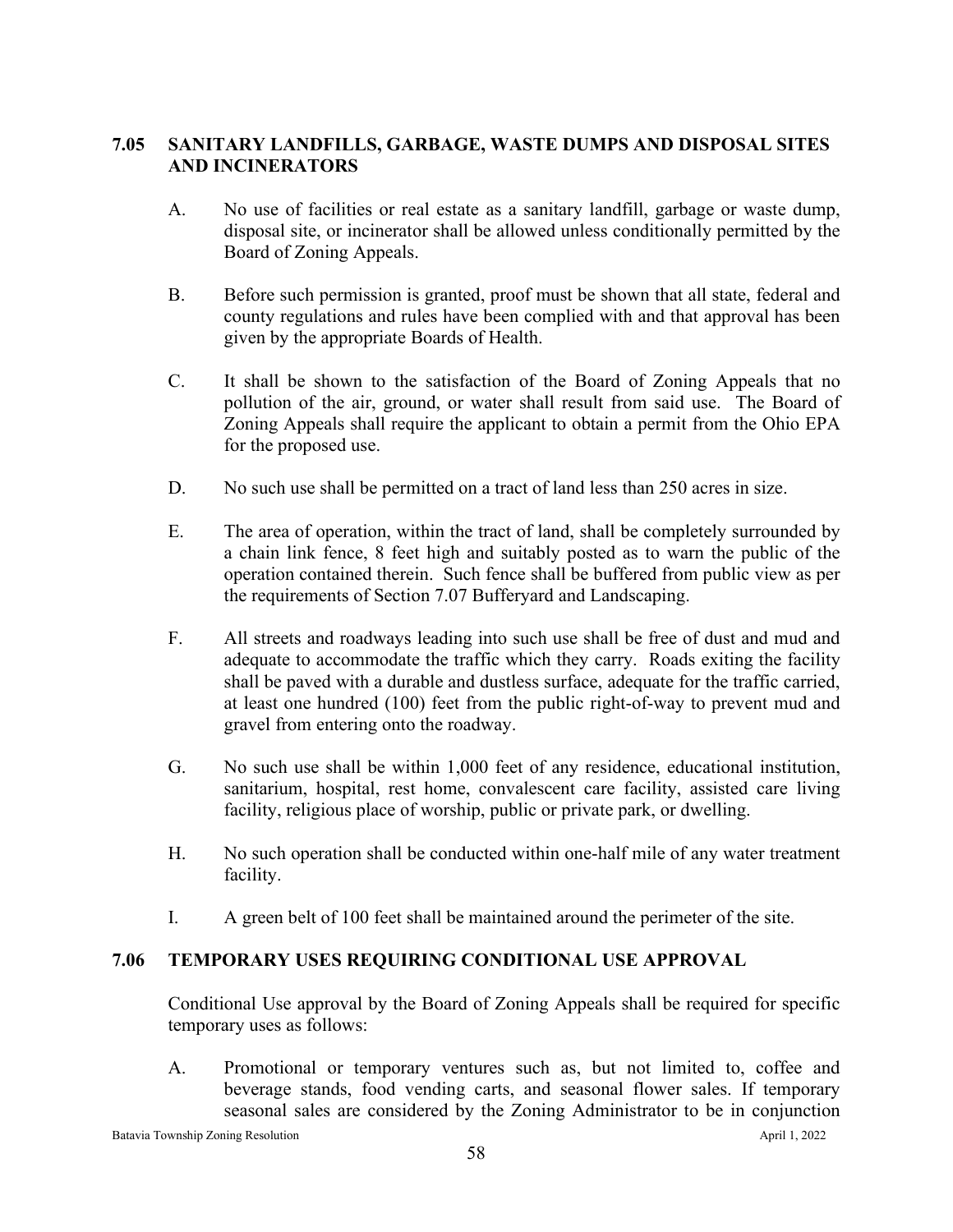with or an extension of an established commercial use on the property, conditional approval from the Board of Zoning Appeals will not be required.

- B. Temporary living quarters.
- C. Amusement parks/carnivals, subject to the following conditions:
	- 1. Temporary amusement parks, including but not limited to fairs, carnivals and circuses, shall be permitted in all districts but only after conditional approval by the Board of Zoning Appeals, with such approval being guided by the requirements of this Section and by the general purposes of this Resolution.
	- 2. Temporary amusement parks shall be allowed only when it is demonstrated that no danger would result to the public from their erection and usage. If applicable, certification of the safety of the equipment must be made in writing to said Board of Zoning Appeals.
	- 3. Hours of operation shall be determined by the Board of Zoning Appeals.
	- 4. No usage shall be allowed to continue for a period in excess of ten (10) days.
	- 5. Activities by a non-profit organization, such as a festival by a religious place of worship, are exempt from this permit process and do not require a Conditional Use approval.

## **7.07 BUFFERYARD AND LANDSCAPING**

A. Purpose

The purpose of this Article is to provide minimum standards involving the development of land to provide attractive views from roads and adjacent properties; to screen from view visually undesirable uses; to require screening between incompatible land uses and to protect the health, safety and welfare of the community through the reduction of noise, air and visual pollution, and headlight glare.

B. Applicability

This Section shall apply to new property development and any collective substantial expansion of existing structures, except for individual single-family dwellings and two-family dwellings (duplexes). Substantial expansion of existing structures shall be defined based on the criteria established below: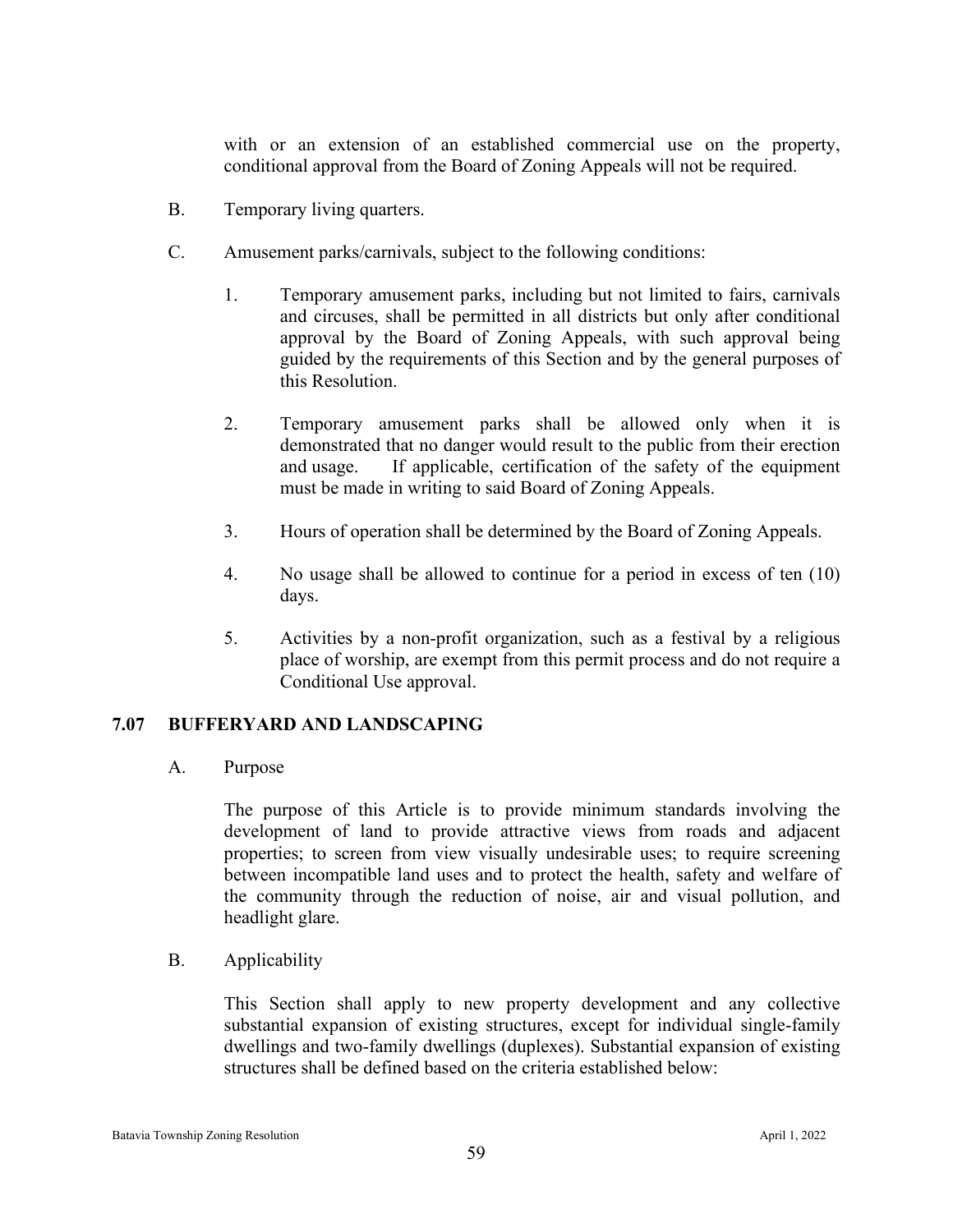| When Existing Structure is    | A Substantial Expansion is |
|-------------------------------|----------------------------|
| $0 - 1,000$ Square feet       | 50% or Greater             |
| 1,001 - 10,000 Square feet    | 40% or Greater             |
| 10,001 - 25,000 Square feet   | 30% or Greater             |
| 25,001 - 50,000 Square feet   | 20% or Greater             |
| 50,001 Square feet and larger | 10% or Greater             |

#### C. General Requirement for Submission

Any property to which this Section applies shall submit a bufferyard plan to the Zoning Administrator as part of the Zoning Certificate process required in Section 5.08. Bufferyard plans shall be prepared by a nursery and/or certified by a design professional practicing within their areas of competence unless it is determined by the Zoning Administrator that the limited scale of the project does not warrant the intricacy of professional design submittals. The site plan shall contain the following information:

- 1. Plans must be at a reasonable scale to indicate all types of proposed landscaping improvements at a minimum of  $1" = 20'$  and shall include the following minimum information:
	- a. North arrow and scale.
	- b. The name of applicant/owner.
	- c. The name, address and phone number of the person or firm responsible for the preparation of the buffering plans.
	- d. The dates the plans are submitted or revised.
	- e. All existing and proposed buildings and other structures, paved areas, planted areas, utility poles, fire hydrants, light standards, signs, fences and other permanent features to be added and/or retained on the site.
	- f. All existing plant material to be removed or retained and all new landscaping materials to be installed.
	- g. All existing and proposed streets, sidewalks, curbs and gutters, railroad tracks, drainage ditches and other public or semi-public improvements within and immediately adjacent to the site.
	- h. All property lines and easements.
	- i. Any other information which is deemed appropriate by the Zoning Administrator.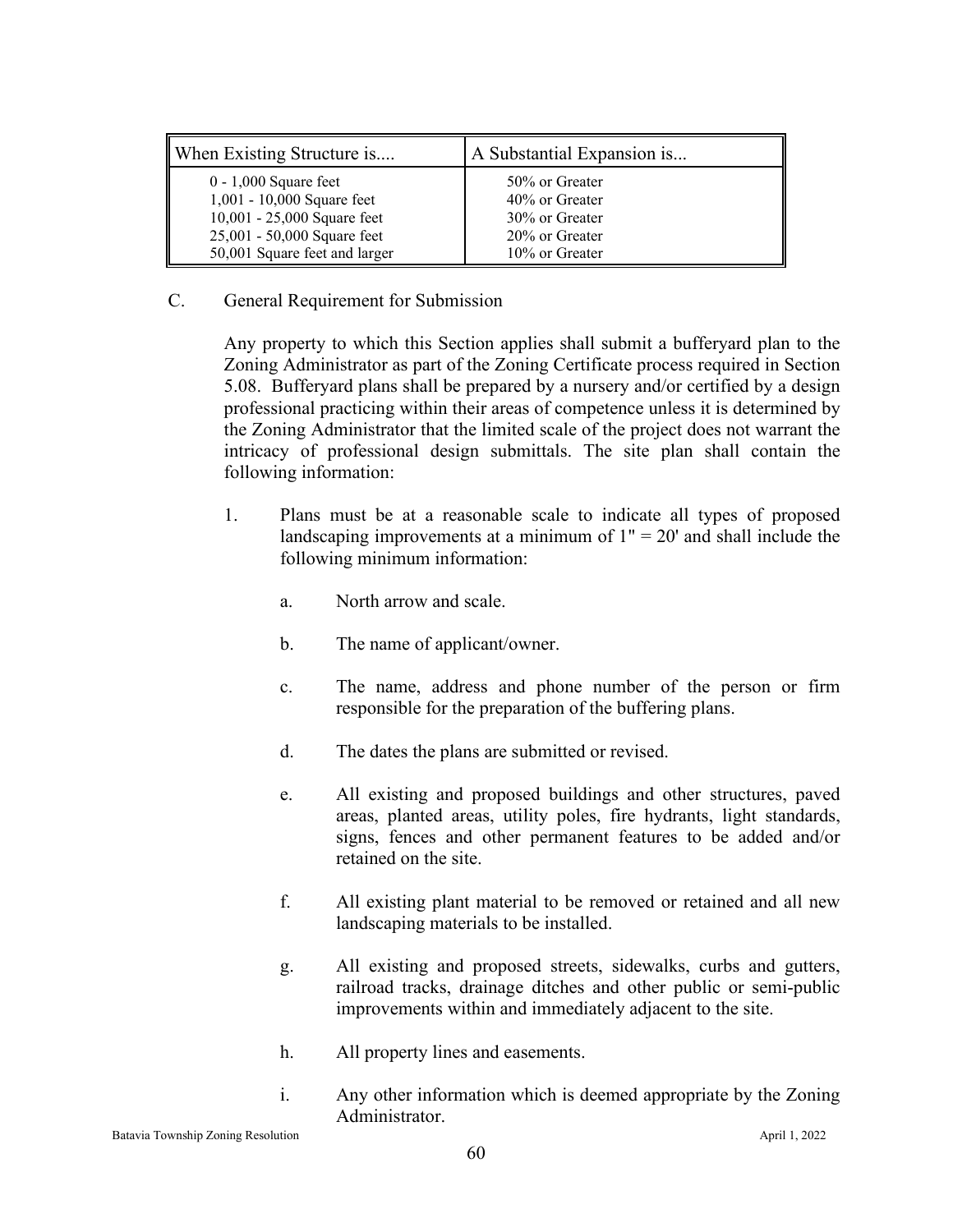- 2. Details shall be shown for the planting of the types of trees, shrubs and ground cover within the bufferyard or landscaped area.
- D. Approval
	- 1. No site or development plan required under this Zoning Resolution shall receive final approval unless a landscaping plan has been submitted and approved.
	- 2. No final approval of the Zoning Certificate shall be granted unless the following criteria are fully satisfied with regard to the approved landscape plan:
		- a. Such plan has been fully implemented on the site; or
		- b. Such plan, because of seasonal conditions, cannot be implemented immediately, but has been guaranteed by a postponed improvement agreement between the developer and the Township.
- E. Bufferyard Standards
	- 1. Maintenance of Landscaping and Bufferyards

All landscaping materials shall be installed and maintained according to accepted nursery industry procedures. The Owner of the property shall be responsible for the continued property maintenance of all landscaping materials, and shall keep them in a proper, neat and orderly appearance, free from refuse and debris at all times. All unhealthy or dead plant material shall be replaced within one year, or by the next planting period, whichever comes first. Violation of these installation and maintenance provisions shall be grounds for the Zoning Department to: find the owner of the property in violation of the conditions of the Zoning Certificate; require replacement of the landscape material; or institute legal proceedings to enforce the provisions of this Section.

2. Bufferyard Establishment

Once a bufferyard has been approved by the Zoning Administrator and established by the owner, it may not be used, disturbed or altered in any way that would decrease its effectiveness for any purpose.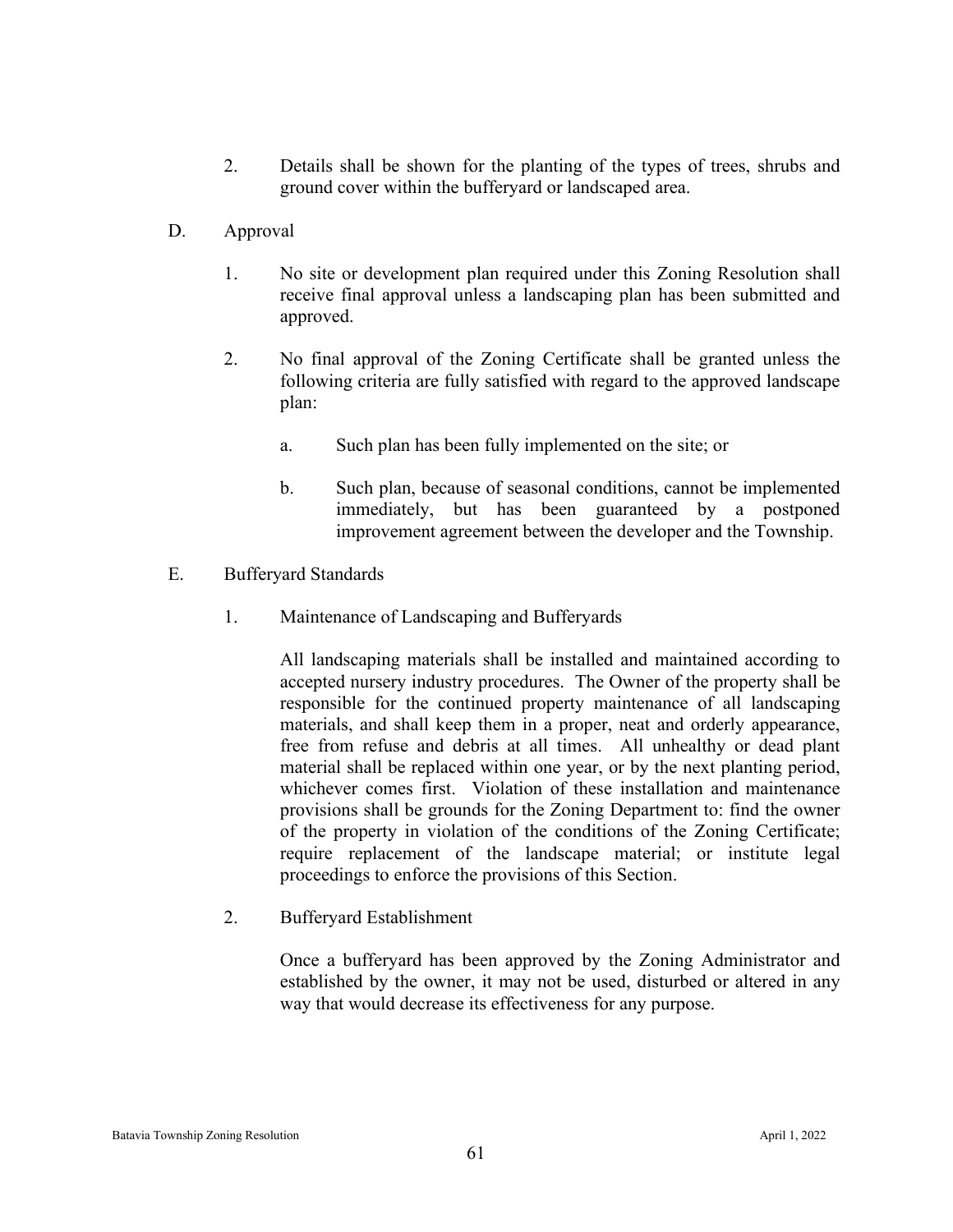| WHEN                                                                                                                                           | <b>IS PROPOSED TO</b><br><b>ABUT</b>                             | A MINIMUM BUFFERYARD OF                                                                                                                                                                                                                                                                                                                                 |  |  |
|------------------------------------------------------------------------------------------------------------------------------------------------|------------------------------------------------------------------|---------------------------------------------------------------------------------------------------------------------------------------------------------------------------------------------------------------------------------------------------------------------------------------------------------------------------------------------------------|--|--|
| Any commercial land<br>use                                                                                                                     | Any A, E-R, R-1, R-3, O-B<br>zone or residential PD              | 10 feet in width containing a wall or<br>fence four to eight feet in height, and/or<br>landscape screen. The landscape screen<br>shall contain evergreens such as spruce,<br>pine or firs at least five feet in height at<br>the time of planting, or a continuous<br>hedge at least four feet high to provide a<br>permanent visual buffer. The buffer |  |  |
| Any office land use                                                                                                                            | Any A, E-R, R-1, or R-3<br>zone or residential PD                |                                                                                                                                                                                                                                                                                                                                                         |  |  |
| Any industrial land<br>use                                                                                                                     | Any A, E-R, R-1, R-3, PD,<br>$O-\dot{B}$ , $B-1$ , or $B-2$ zone |                                                                                                                                                                                                                                                                                                                                                         |  |  |
| Any multi-family<br>land use                                                                                                                   | Any A, E-R, or R-1 zone or<br>residential PD                     | shall be placed adjacent to the property<br>line in order to maximize screening of<br>the adjacent use while allowing any                                                                                                                                                                                                                               |  |  |
| Any institutional land<br>use (including)<br>assisted living<br>facilities, educational<br>institutions and<br>religious places of<br>worship) | Any A, E-R, R-1 or $O-B$<br>zone or residential PD               | required maintenance of the buffer to be<br>performed without encroaching on the<br>adjacent property. Fences in the I and M-<br>I Districts may be 10 feet in height.                                                                                                                                                                                  |  |  |

#### F. Bufferyard Requirements

#### G. Screening and Buffering

In order to provide protective screening and buffers for residentially zoned areas adjacent to non-residential areas, the Zoning Administrator shall require a wall, fence or greenbelt to be provided by the non-residential property owner in accordance with the following:

- 1. Screening areas shall be provided for the purpose of minimizing the friction between incompatible land uses and improving the aesthetic and functional quality of new development.
- 2. Where vegetative and/or topographic conditions that provide a natural screening and buffer exist prior to development of properties in question, every effort shall be made to retain such conditions. In such cases, additional screening may not be required, provided that provision is made for maintenance of such areas.
- 3. The Zoning Administrator may waive the requirement for a wall, fence or greenbelt if equivalent screening is provided by existing or planned parks, parkways, recreation areas or by topography or other natural conditions.
- H. Modification

The Board of Zoning Appeals shall have the authority to modify any of the aforementioned requirements in this Article in considering an individual site with respect to changes in elevation, environmental impact, durability of plant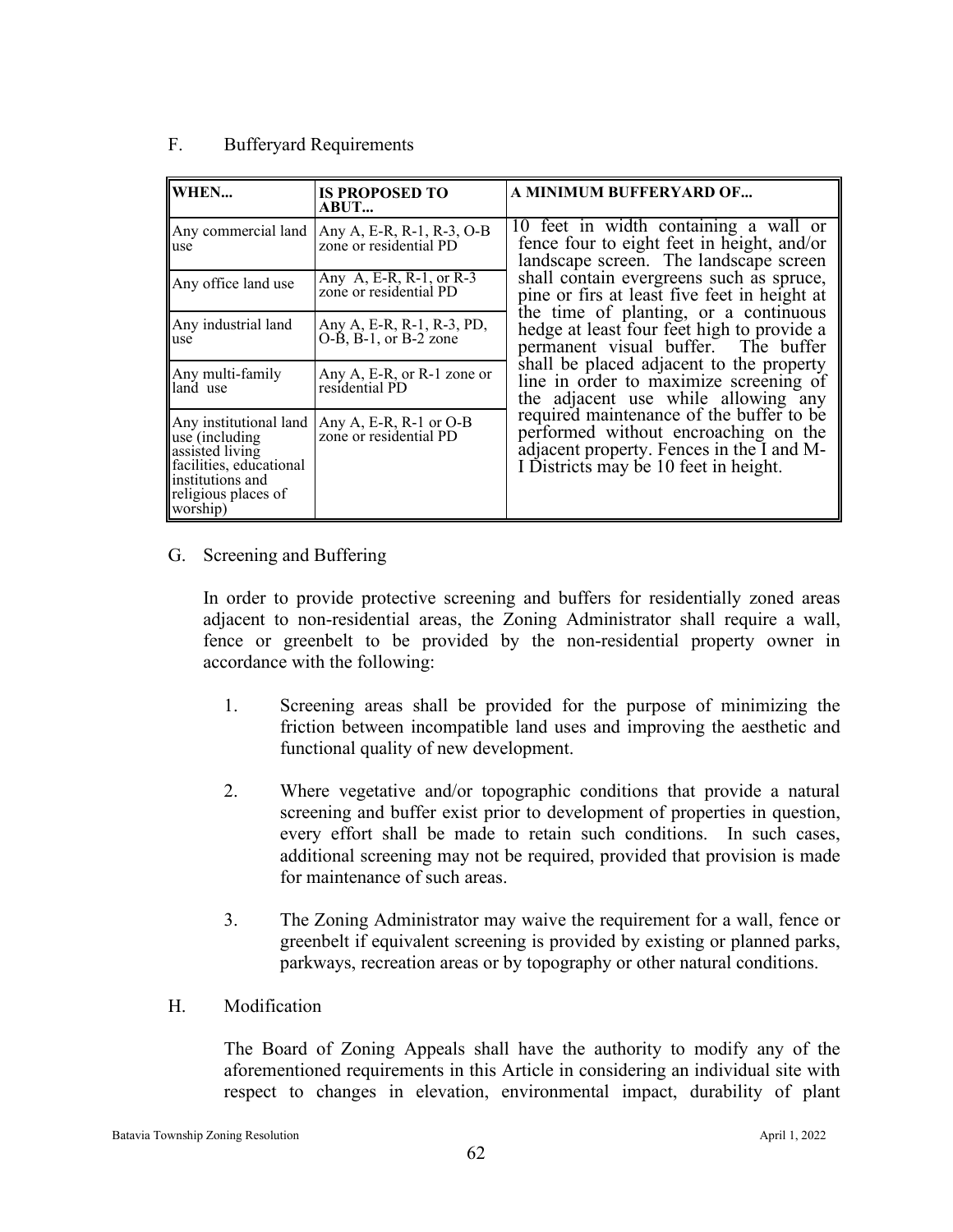material, aesthetic appeal, and any other factor that will provide a compatible buffer or screen with the surrounding neighborhood at the time of application.

#### **7.08 SWIMMING POOLS**

A. Private Swimming Pools

No private swimming pool, exclusive of portable swimming pools including hard side and soft side pools with a diameter no greater than twelve (12) feet or with an area no greater than one hundred (100) square feet, shall be permitted in any commercial or residential district, except as an accessory use and unless it complies with the following conditions and requirements:

- 1. The pool is intended and is to be used solely for the enjoyment of the occupants, and their invited guests, of the principal building on the property on which it is located.
- 2. The pool may not be located closer than ten (10) feet to any rear property line and ten (10) feet from the side property line and shall be located behind the building setback line.
- 3. The swimming pool and all of the area used by the bathers shall be walled or fenced to prevent uncontrolled access by persons from the street or adjacent properties. Said fence or wall shall not be less than four (4) feet in height, must be solidly constructed of a substantial material permanently affixed to the ground or a solid foundation with openings not greater than six (6) inches, be a minimum of five (5) feet from the edge of the pool walls , and shall be maintained in good condition with a gate and lock except for aboveground pools with fencing which meets the provisions of subsection 4 below.
- 4. The fencing for an above ground pool under four (4) feet in depth may be located on the outer pool walls. The combined height of the pool wall and fence shall be a minimum of four (4) feet above ground at all points; the four (4) foot wall of the aboveground pool shall fulfill the requirement of a four (4) foot fence. All pool access points are to be provided with a lockable fence gate, or a removable or retractable ladder to prohibit access to the pool when not in use. If decking is attached to or used in conjunction with the pool facility, all points of access must be securely maintained as described above.
- 5. Installation of an automatic, mechanical swimming pool cover over an inground pool in lieu of the required fencing shall require approval of a Conditional Use by the Board of Zoning Appeals. In addition to the criteria in Section 5.07, the Board of Zoning Appeals shall consider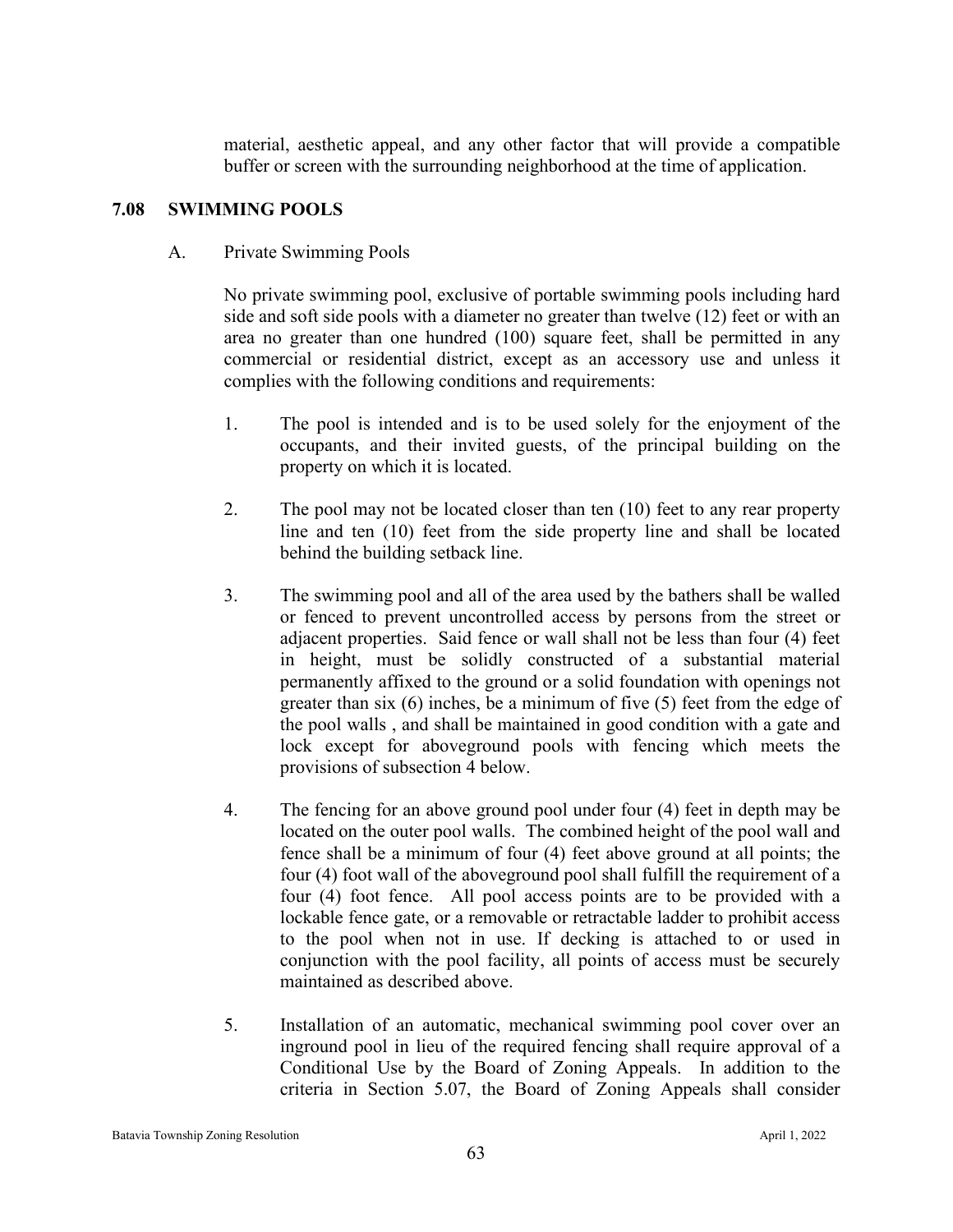whether the proposed swimming pool cover complies with ASTM F1346- 91, or the latest regulation, regarding safety standards.

B. Community or Club Swimming Pools

Community or club swimming pools, where permitted, shall comply with the following conditions and requirements:

- 1. The pool is intended solely for the enjoyment of the members and families and guests of members of the association or club under whose ownership or jurisdiction the pool is operated.
- 2. The pool and accessory structures, thereto, including the areas used by the bathers, shall not be closer than fifty (50) feet to any property line.
- 3. The swimming pool and all of the area used by the bathers shall be walled or fenced to prevent uncontrolled access by persons from the street or adjacent properties. The fence or wall must be constructed of a substantial material with openings not greater than six (6) inches. Said fence or wall shall not be less than six (6) feet in height and maintained in good condition.

## **7.09 ENVIRONMENTAL PERFORMANCE STANDARDS**

A. Purpose

It is the purpose of the Environmental Performance Standards to provide for the peaceful and quiet enjoyment of property and to set forth regulations so that no use shall be constructed or operated so as to create a nuisance or to create any noxious, objectionable or other undesirable effect on persons or property outside said uses' lot line. Materials used and products produced shall be adequately housed, shielded or screened so that the health, safety and welfare of persons occupying the property or adjacent properties are not jeopardized.

B. Applicability and Compliance

The Environmental Performance Standards are applicable to all land uses in all zoning districts in the Township, and both initial and continued compliance is required. Any condition or land use falling under the jurisdiction of the standards of this Resolution and not in conformance with these standards shall be brought in full compliance immediately upon discontinuance of the existing use of land, structure or building. Any change in the principal use of land, structure or building shall constitute a discontinuance and be fully subject to these standards and provisions.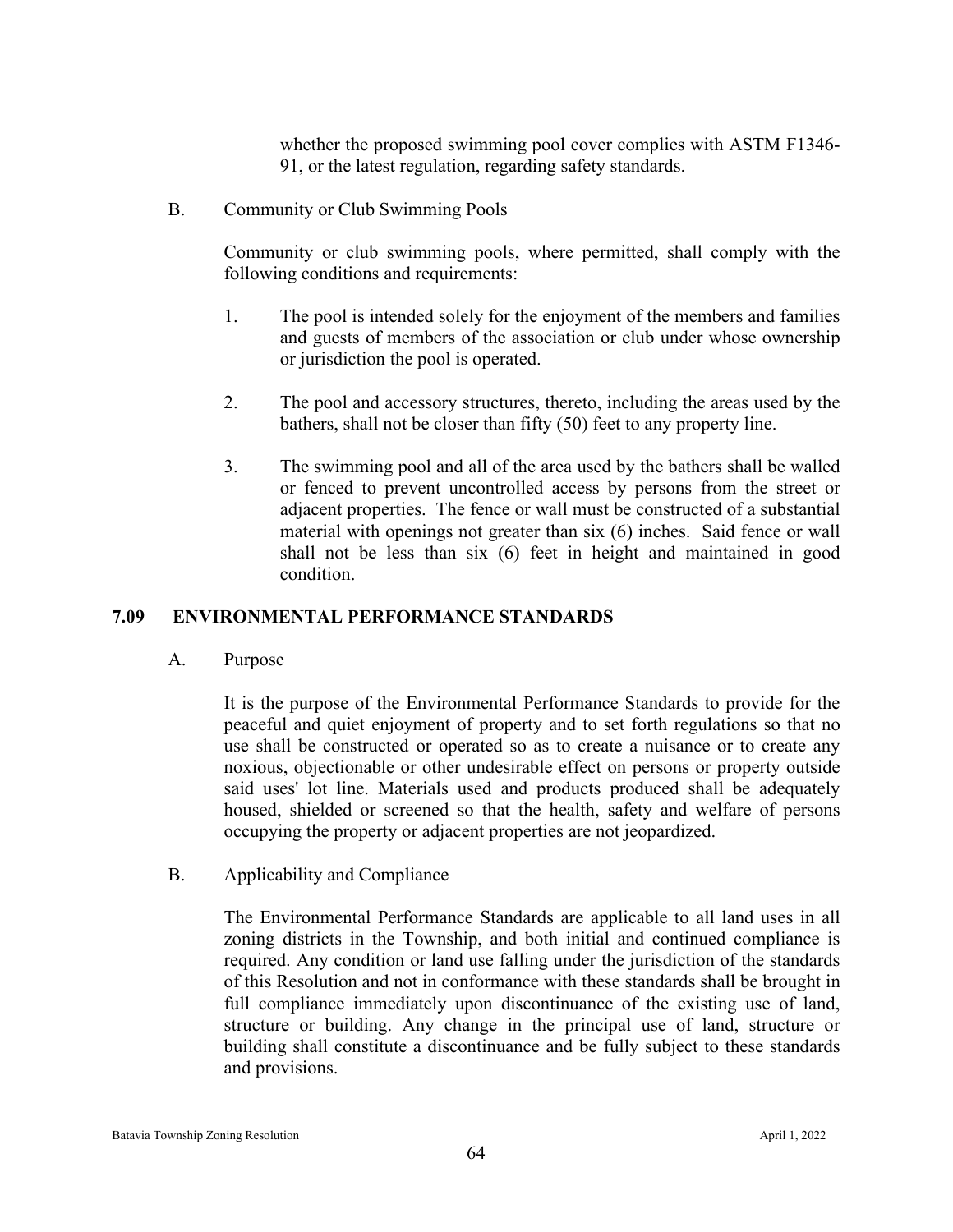C. Noise

No activity on private property shall emit noise in excess of sound levels indicated in the table below that creates a nuisance to surrounding properties. Sound levels shall be determined by the use of a sound level meter designed to give measurements designated as dBA or dB(A). Measurements may be taken, at the discretion of the Zoning Administrator, at the property line or anywhere beyond the property line of the source property. The maximum noise levels will be established by the receiving property or zoning district regardless of the proximity of the source property to it. The source property need not be contiguous to the receiving property.

| <b>SOURCE PROPERTY</b> |                                                | <b>RECEIVING PROPERTY</b> |                   |                   |  |
|------------------------|------------------------------------------------|---------------------------|-------------------|-------------------|--|
| <b>NOISE SOURCE</b>    | <b>TIME</b>                                    | <b>RESIDENTIAL</b>        | <b>COMMERCIAL</b> | <b>INDUSTRIAL</b> |  |
| Residential            | Daytime <sup>1</sup><br>Nighttime <sup>2</sup> | $65$ dBA<br>55            | $65$ dBA<br>55    | $65$ dBA<br>55    |  |
| Commercial             | Daytime <sup>1</sup><br>Nighttime <sup>2</sup> | 65<br>55                  | 70<br>60          | 70<br>60          |  |
| Industrial             | Daytime <sup>1</sup><br>Nighttime <sup>2</sup> | 65<br>55                  | 70<br>65          | 75<br>75          |  |

#### **MAXIMUM PERMITTED EXTERIOR SOUND LEVELS**

 $\frac{1}{2}$  Daytime shall be considered as the hours between 7:00 a.m. and 10:00 p.m.

Nighttime shall be considered as the hours after 10:00 p.m.

## D. Exemptions

- 1. The following noise levels shall be exempt from the noise provisions during the daytime only:
	- a. Firearms discharge.
	- b. Legal blasting.
	- c. Temporary construction activity and equipment.
	- d. Installation of utility equipment.
	- e. Lawn mowers, chain saws and garden equipment.
- 2. The following noise sources shall be exempt from the noise provisions at all times:
	- a. Aircraft.

# b. Railroads.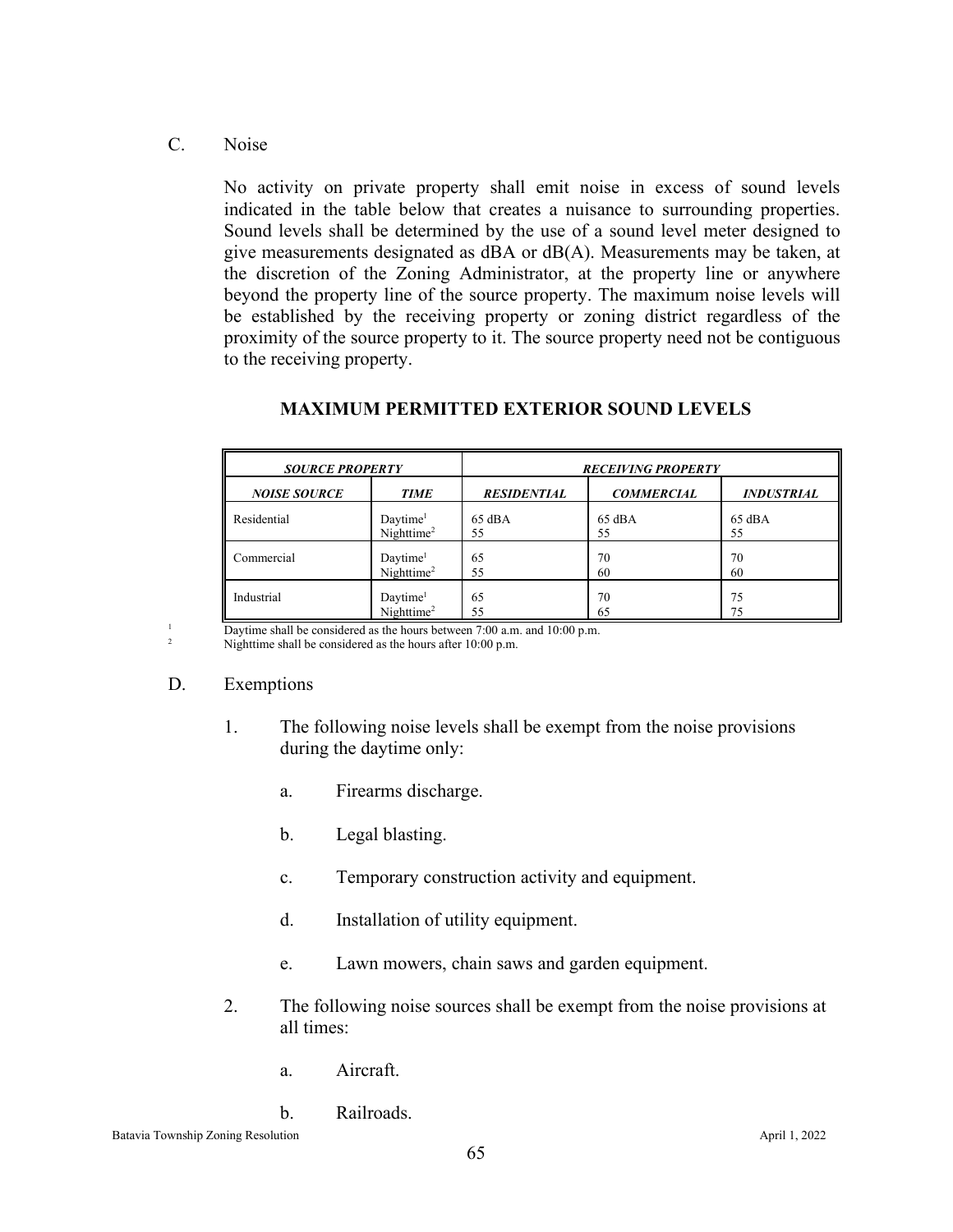- c. Emergency vehicles and equipment.
- d. Weather or other natural disaster warning devices.
- e. Bells, chimes or carillons operating continuously for not more than five minutes.
- f. The repair of essential utility services.
- g. Officially sanctioned parades or other events.
- h. Agricultural related activities.
- E. Vibrations

Every use shall be so operated that ground vibration inherently and recurrently generated is not perceptible, without instruments, at any point on or outside the property line of the property on which the use is located.

F. Glare

Any operation producing intense light or heat, including high temperature processes such as combustion or welding shall not be visible beyond any lot line bounding the property wherein the use is conducted. All exterior lighting on private property shall be positioned as to extend glare away from adjacent properties or right-of-way. Furthermore, no activity on private property shall generate light that creates a nuisance to surrounding properties, as determined by the Zoning Administrator.

G. Odor

The emission of noxious odors beyond the lot line shall not violate the standards and regulations of any local, state or federal agency having jurisdiction in this matter.

H. Air and Water Pollutants

The emission of air and water pollutants shall not violate the standards and regulations of any local, state or federal agency having jurisdiction in this matter.

I. Hazardous Materials

The storage, utilization and manufacture of solid, liquid and gaseous chemicals and other materials shall be permitted subject to the standards and regulations of any local, state or federal agency having jurisdiction in this matter.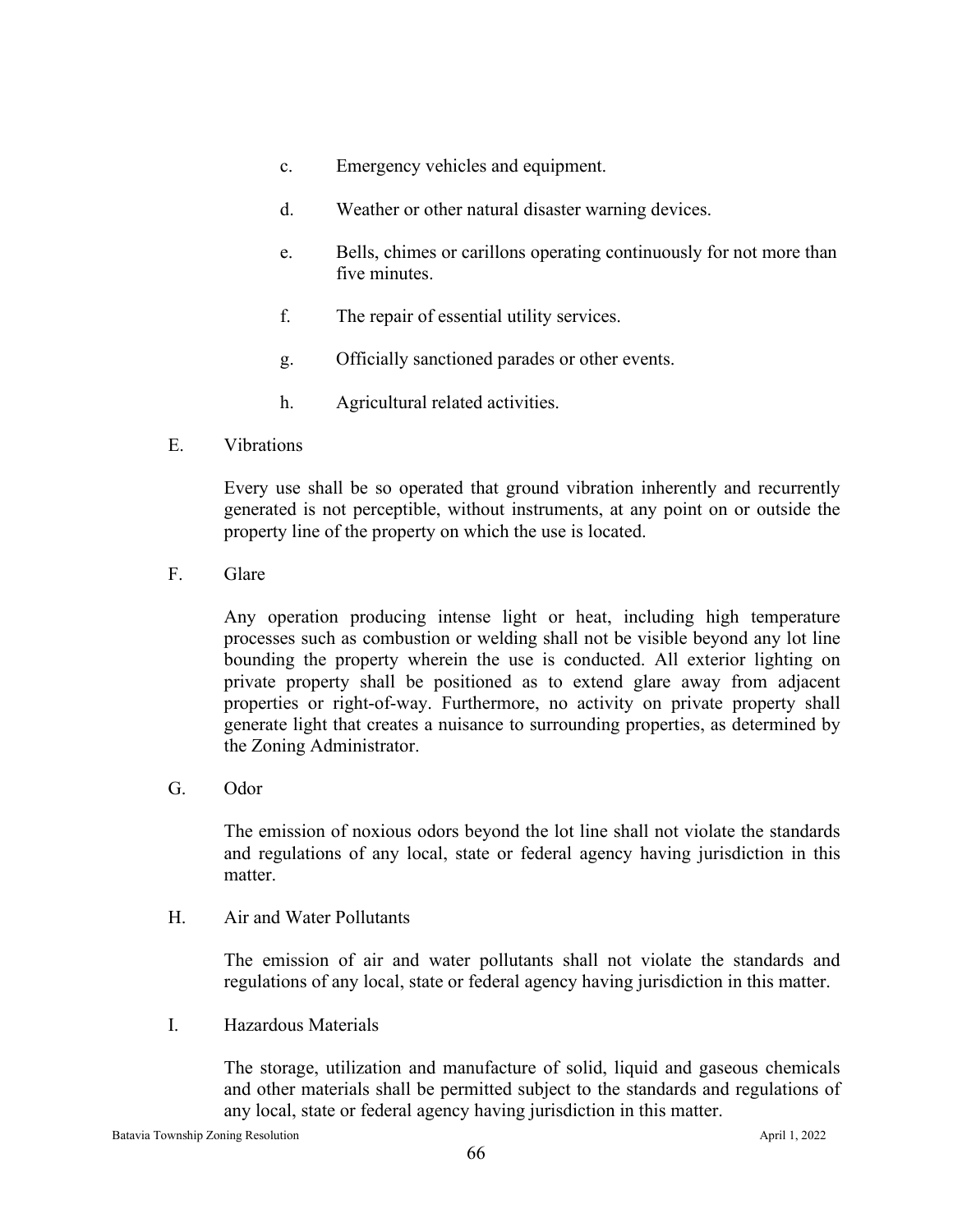J. Electrical Disturbances

No activity will be permitted which emits electrical disturbances adversely affecting the operation at any point of any equipment other than that of the creator of such disturbance and, shall comply with all applicable FCC regulations and standards.

K. Radioactivity

No activity shall emit dangerous radioactivity at any point or electrical disturbance adversely affecting the operation of any equipment at any point other than that of the creator of such disturbances.

#### **7.10 PORTABLE STORAGE UNITS AS A TEMPORARY USE**

A portable storage unit is permitted as a temporary, accessory use in any district and shall be regulated as follows:

- A. Portable storage units are only permitted as a temporary use for a period not to exceed 30 days within a 1-year period. A permit is required to place a portable storage unit on any premises for a period longer than 30 days, with the permit expiring after 60 days.
- B. Portable storage units must be located on a paved surface and a minimum of 10 feet from the right-of-way.
- C. Portable storage units may not exceed 1,200 cubic feet on the interior.
- D. If the portable storage unit is being used to store personal property as a result of a major calamity (e.g. fire, flood, or other event where there is significant property damage) for more than 30 days, a temporary zoning permit is required. The Zoning Administrator may extend the 60-day time period allowed by Section (A) above.

## **7.11 YARD SALE, GARAGE SALE AND PORCH SALE**

The temporary sale of housewares, clothing or other personal property sold by persons or residents on the property from which the sale is conducted. Such sales are limited to a period of three (3) consecutive days and twice in any calendar year. A permit is required for all such sales. At the conclusion of the sale, all evidence of such sale must be immediately removed from site. The sale of motor vehicles on residentially zoned property shall be permitted but shall be limited to twice in one calendar year with each occurrence being limited to a three (3) week duration. There shall be no more than one car offered for sale at a time.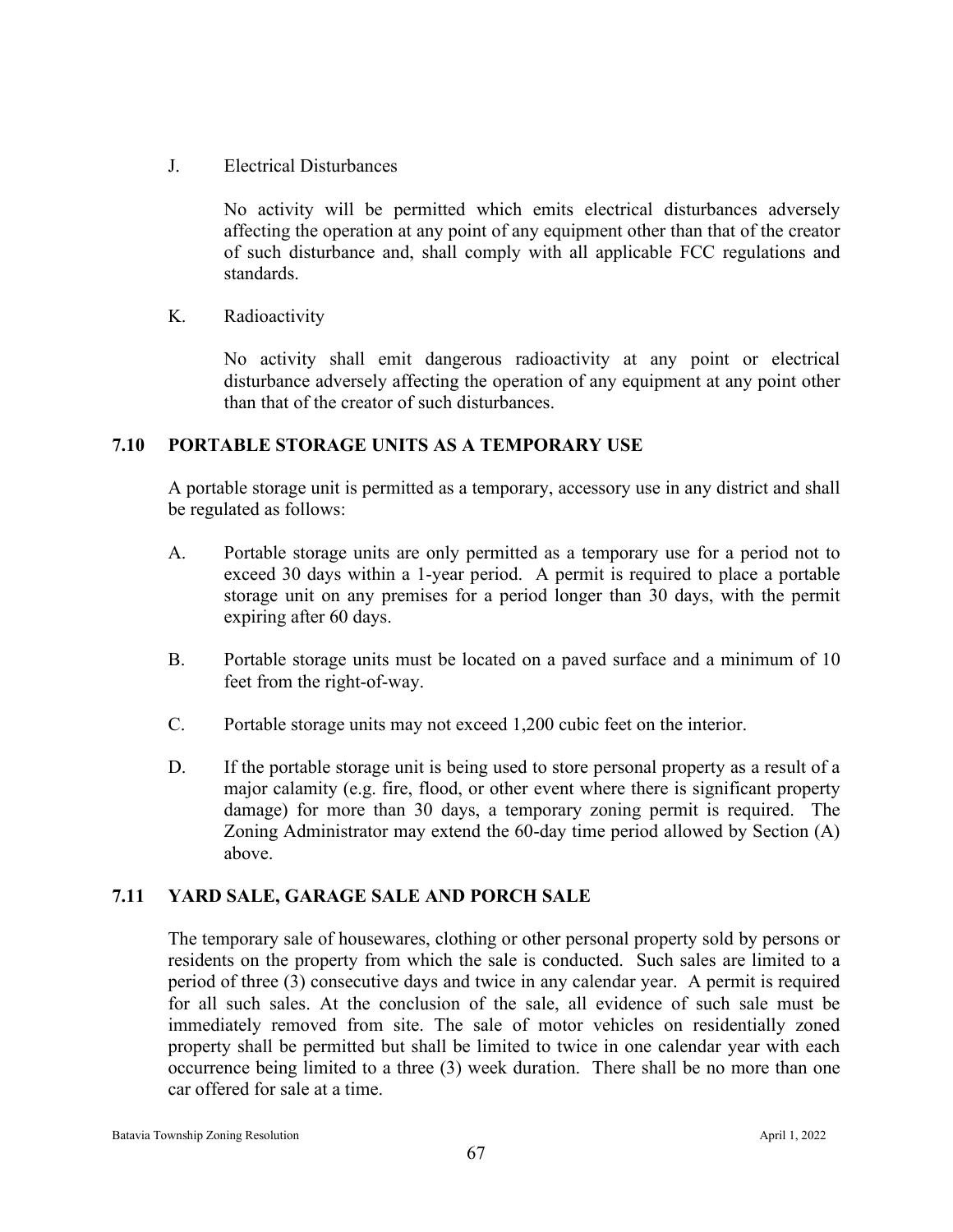## **7.12 WIRELESS TELECOMMUNICATION TOWERS**

The purpose of this section is to regulate the placement, construction, and modification of telecommunication facilities and their support structures in order to protect the public health, safety, welfare, and morals, while at the same time not unreasonably interfering with the competitiveness in the wireless telecommunications industry in the region.

This Section shall only apply to the review of wireless telecommunication facilities in residential zoning districts pursuant to Section 519.211 of the Ohio Revised Code.

- A. Procedure for Telecommunication Towers in Residential Districts
	- 1. Any person who plans to construct a telecommunications tower in a residential zoning district shall provide written notice in accordance to Section 519.211 of the Ohio Revised Code.

If the Batavia Township Board of Trustees receives notice from a property owner in accordance with ORC Section 519.211 or if a board member makes an objection to the proposed location of the telecommunications tower within 15 days after the date of mailing of the notice sent under ORC Section 519.211, the Batavia Township Board of Trustees shall request that the township fiscal officer send the person proposing to construct the facility written notice that the tower is subject to the power conferred by and in accordance with ORC. The notice shall be sent no later than five days after the earlier of the date the Batavia Township Board of Trustees first receives such a notice from a property owner or the date upon which a board member makes an objection. Upon the date of mailing of the notice to the person, Sections 519.02 to 519.25 of the ORC shall apply to the facility. Such tower or facility shall be subject to a Conditional Use review pursuant to Section 5.07.

- 2. If the Batavia Township Board of Trustees receives no notice under ORC Section 519.211 within the time prescribed by that division or no board member has an objection as provided under ORC Section 519.211 within the time prescribed by that subsection, the tower shall be permitted as-ofright pursuant to the applicable Sections of this zoning resolution.
- B. Review Standards for Conditional Use Towers

The Board shall approve a telecommunications tower as a Conditional Use if the Board finds that the applicant has satisfied all of the following standards:

- 1. The proposed site meets the minimum site development standards for the applicable zoning district.
- 2. The maximum height of the tower shall be 200 feet.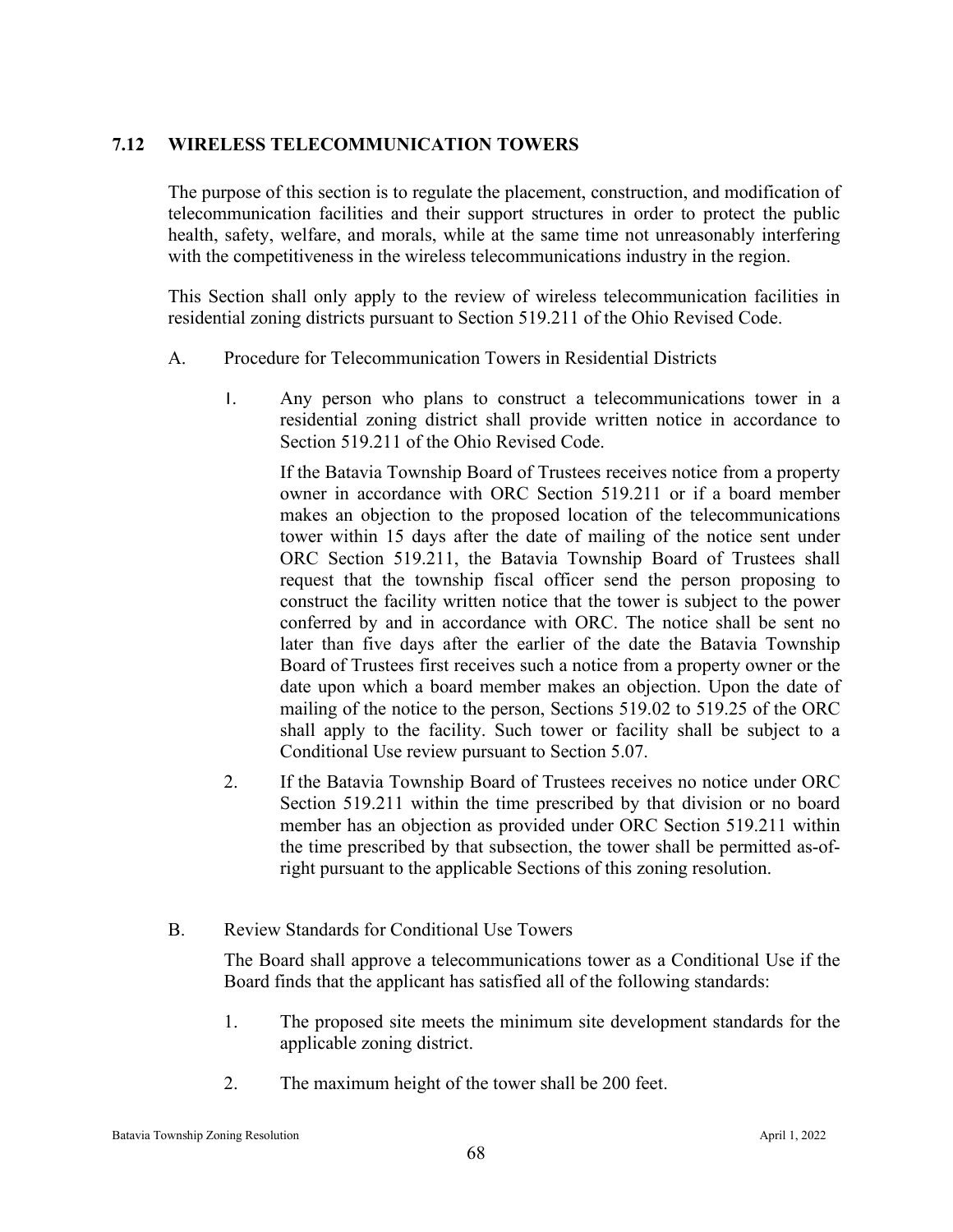- 3. The lot on which the tower is to be located shall be owned or leased by the telecommunications tower company, and the parcel shall be of sufficient size to allow the minimum setback from this parcel's lot line to the base of the telecommunication tower. The minimum setback shall be a 1:1.1 ratio (for every foot in tower height there shall be 1.1 feet of distance from the tower base to the nearest lot line and/or closest unrelated structure). The equipment shelter shall comply with minimum setback requirements for the established zoning district. New structures not related to the telecommunication facility cannot be added within the area of the tower's parcel. If the parcel on which the tower is located has road frontage, the tower must be located 300 feet from the right-of-way.
- 4. The application shall comply with the general standards for a Conditional Use as established in Section 5.07.
- 5. Proof shall be provided by the applicant in a form satisfactory to the Board that the proposal has been approved by all agencies and governmental entities with jurisdiction, including but not limited to the Ohio Department of Transportation, the Federal Aviation Administration (FAA), the Federal Communication Commission (FCC), or the successors to their respective functions.
- 6. In order to minimize tower proliferation, the applicant shall provide documentation regarding efforts to exhaust all possible avenues to share space on existing towers. This shall include, but not be limited to, a certified mail announcement to all other tower users in the vicinity stating siting needs and/or sharing capabilities. Applicants shall not be denied, nor shall they deny space on a tower, unless available space, structural capacity, radio frequency interference, geographic service area requirements, mechanical or electrical incompatibilities, comparative costs of co-location versus new construction and any FCC limitations on tower sharing preclude co-location.
- 7. The Board shall require a bond to cover tower removal and full site restoration after discontinued use.
- 8. The applicant shall demonstrate that the proposed tower is the least aesthetically intrusive facility for the neighborhood and function. Monopole installations are recommended.
- 9. No telecommunication facility shall be located within a "wetland" as defined by federal law.
- 10. A telecommunication facility shall not be located upon a property listed on a federal, state, or local historic register, or be mounted on a building or structure listed on a federal, state, or local historic register.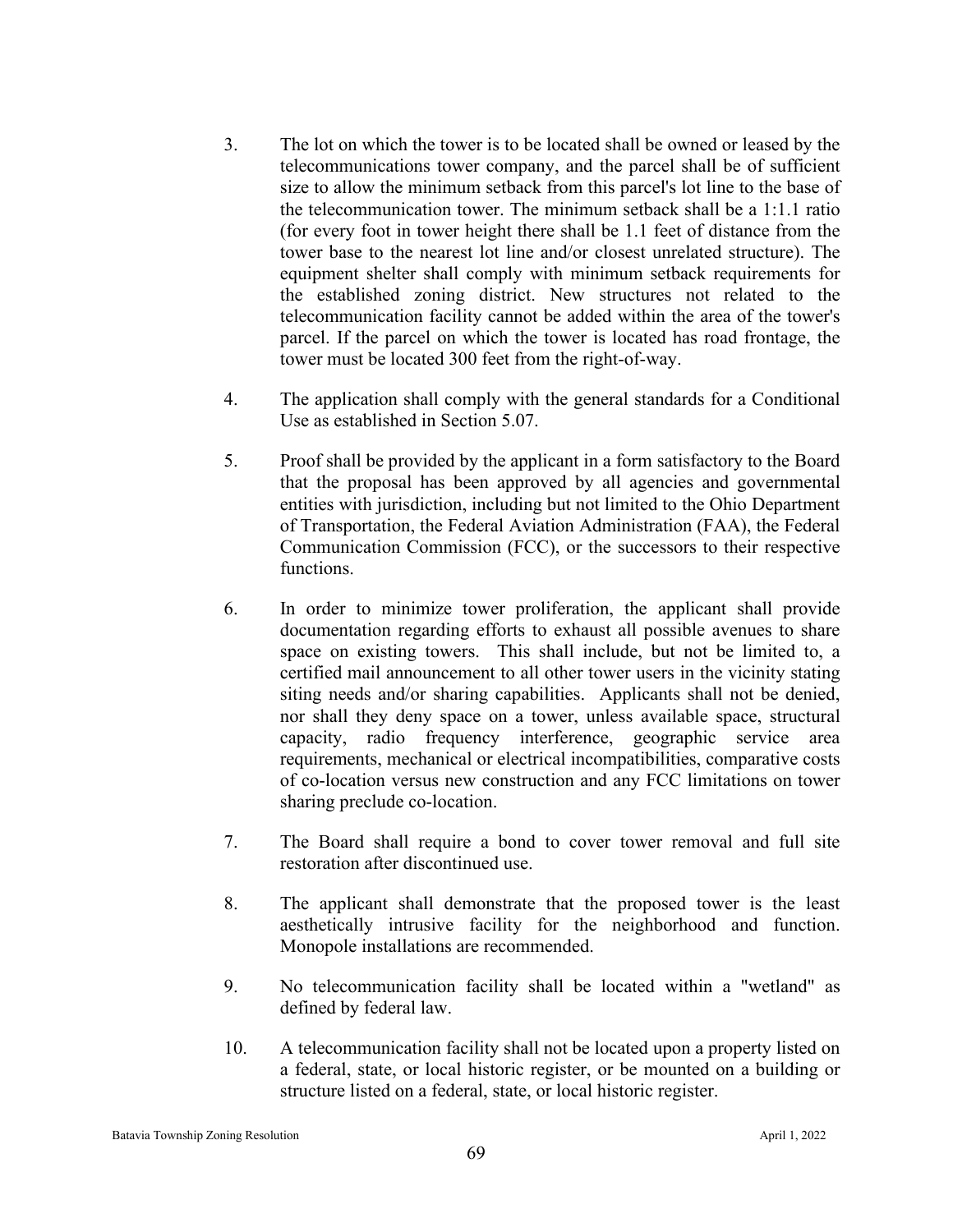- 11. A balloon test, if requested by the Board, shall be conducted at the height of the application request. Photographs shall be taken up to one-half mile away from the site from a minimum of four opposing directions.
- 12. No advertising sign(s) shall be permitted anywhere on a telecommunication tower, equipment building, and appurtenances or on the site.
- 13. There shall be no outdoor storage of equipment or other items on the site except during the facility construction period or to supply emergency power to the facility only during a power outage.
- 14. The owner/operator of the telecommunication facility shall, by January 15th of every year from the date of issuance of the Zoning Certificate, file a declaration with the zoning inspector, including verification that the radio frequency (electromagnetic) emissions are in compliance with the current FCC regulations. The appropriate fee(s) will be included to permit the continuing operation of every facility, which is subject to these regulations.
- 15. The maximum cumulative total size of all equipment buildings accessory to a telecommunication tower or antenna on a parcel shall be 800 square feet. All telecommunication equipment shelters shall be configured to appear as one building on any one parcel.
- 16. The applicant shall demonstrate to the township that it is licensed by the FCC, and shall notify the township of any special conditions conveyed by the license.
- 17. One fence, in accordance with Section 7.07, and not less than six feet in height, shall fully enclose all parts of the facility, including but not limited to, the base of the tower, guy wires, base of guy wires, and building. Gates shall be locked at all times when the facility is unattended by an agent of the telecommunication provider.
- 18. A landscaped buffer area, in accordance with Section 7.07 of not less than 15 feet in depth shall be placed between the fence surrounding the telecommunication facilities and the public right-of-way and any adjacent properties with a direct view of the facilities, other than the tower itself. The 15 feet landscaped buffer shall be of hardy evergreen shrubbery not less than six feet in height and of a density to obstruct the view. The landscaping shall be continuously maintained and promptly restored, if necessary.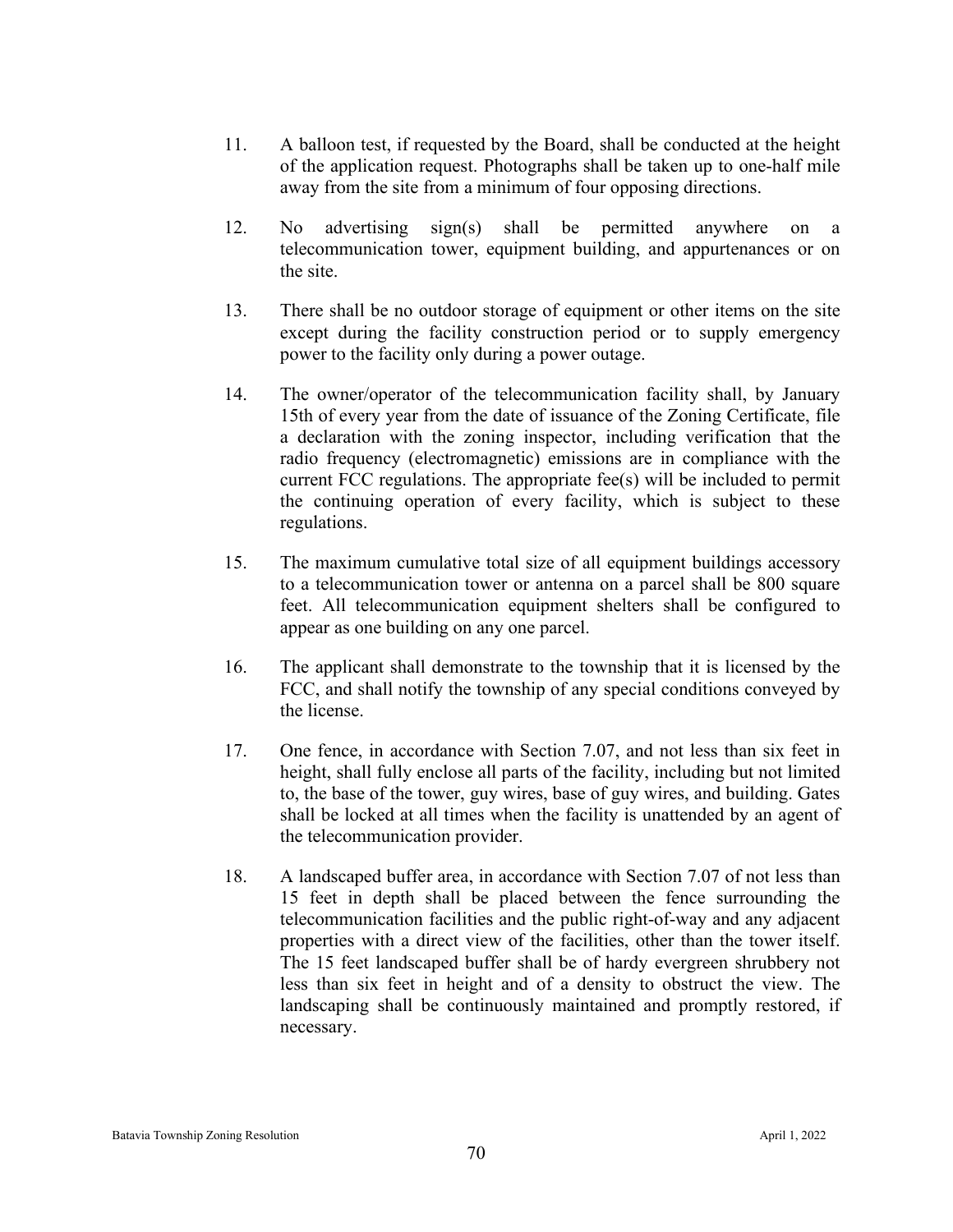- 19. Telecommunication towers shall not be artificially lighted unless required by the FAA or other applicable federal or state authority. When so required, it shall be oriented inward, so as not to project onto surrounding residential properties. In any case, overall site illumination shall be such that measurements along the perimeter of the site shall not exceed 0.20 footcandles.
- 20. The applicant (or its successors) shall, within 30 days of ceasing operation at the site of a telecommunication tower, give notice of such ceasing of operation to the Board. Facilities shall be removed from the site within 12 months of ceasing operations. Resale or renting of facilities is permissible only to other cellular communications systems subject to obtaining a Zoning Certificate.
- C. Permitted Accessory Uses Associated with Telecommunication Towers

An antenna for a telecommunication facility may be attached to an existing residential building two and one-half (2 1/2) stories in height or to an existing non-residential structure, excluding residential accessory structures, subject to the following conditions:

- 1. The antenna shall not extend more than 10 feet above the roof of the existing building or top of the existing structure.
- 2. If the applicant proposes to locate the telecommunications equipment in a separate telecommunications equipment shelter, not located in or attached to the building, the equipment shelter shall comply with the accessory building regulations of the district.
- 3. Vehicular access to the equipment shelter shall be via the existing road circulation system and subject to Article 8 Off-Street Parking and Loading.

## **7.13 FENCES, WALLS AND HEDGES**

Fences, walls, and hedges are permitted in all districts, subject to the following conditions:

A. Exemptions

If engaged in agricultural operations or activities, properties which are five acres or more in size shall be exempt from these provisions, however the provisions of 7.21 in regard to maintaining a safe sight triangle must be adhered to.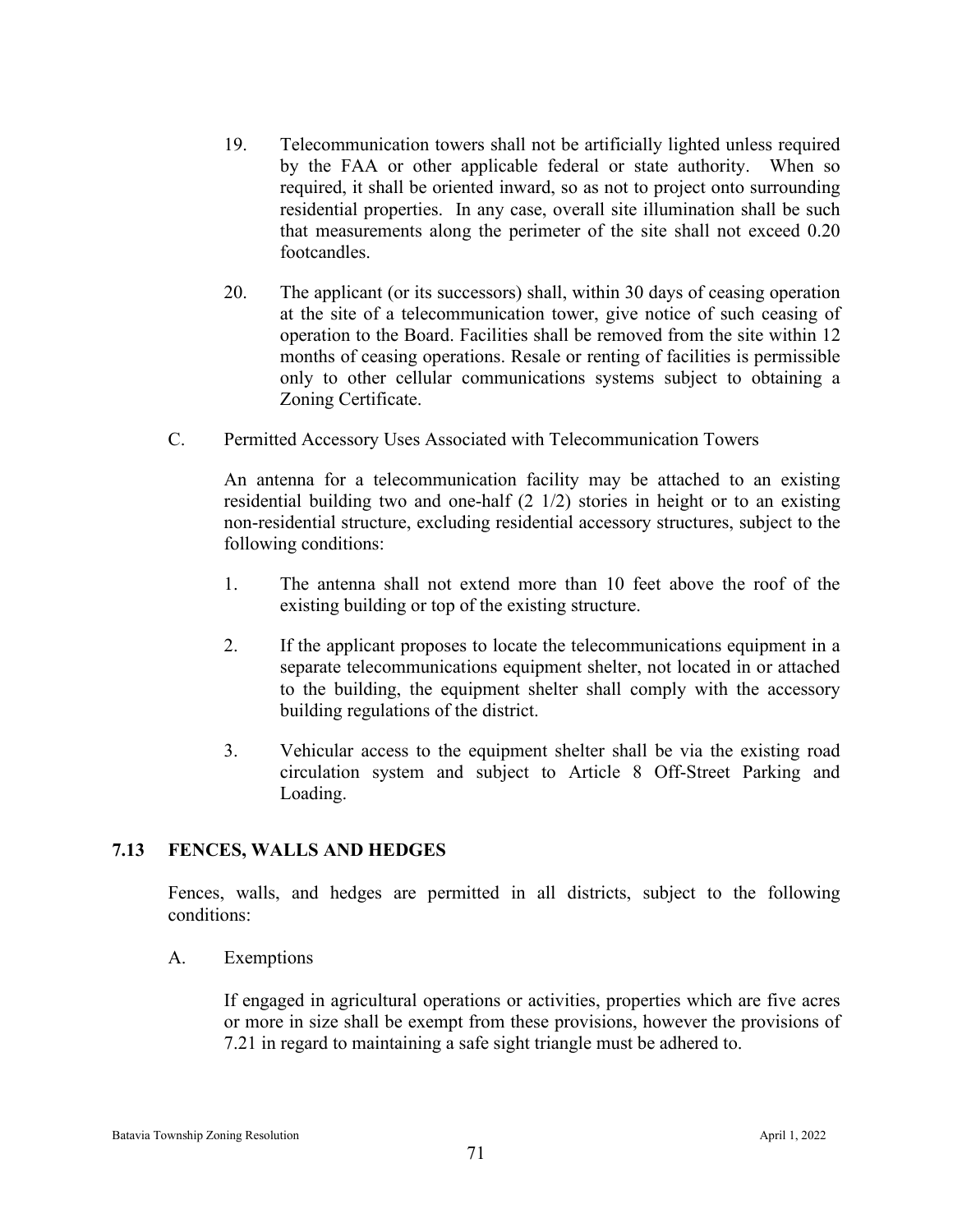B. Location

No fence, wall or hedge shall be closer than two (2) feet to any right-of-way line.

C. Height

Fences and walls shall not exceed eight (8) feet in height in the rear and side yards and shall not exceed four (4) feet in height in any required front yard, including corner lots. Within the Industrial and the Major Industrial Districts, fences may be up to ten (10) feet in height in the front, side and rear yards, however fences located in the front yard must be set back from the right of way no less than a distance equal to the required front yard setback of such district unless the fence is designed to be no more than fifty percent (50 %) opaque.

- D. Materials
	- 1. Fences shall not contain an electric charge except when located in the A Agricultural District or on properties with an agricultural use.
	- 2. Barbed wire shall only be permitted in the A Agricultural District, the I Industrial District, the MI Major Industrial Districts or on properties with an agricultural use or sharing an adjacent lot line with an agricultural use and then only on the top of a perimeter fence. Such fence shall be in accordance with the provisions of Section 971 of the Ohio Revised Code.
- E. Opacity

No fence located in a required front yard shall be greater than fifty (50%) percent opaque. This restriction also applies to fences located within required front yard setbacks on corner lots.

F. Sight Distance Requirements

No fence, wall, or hedge shall violate the sight distance requirements found in Section 7.21.

G. Permits

Fences shall require a fence permit. The applicant shall be responsible for assuring that the fence is legally erected on his/her property.

#### **7.14 SATELLITE DISH**

Satellite dishes, where permitted as an accessory use, are subject to the following conditions: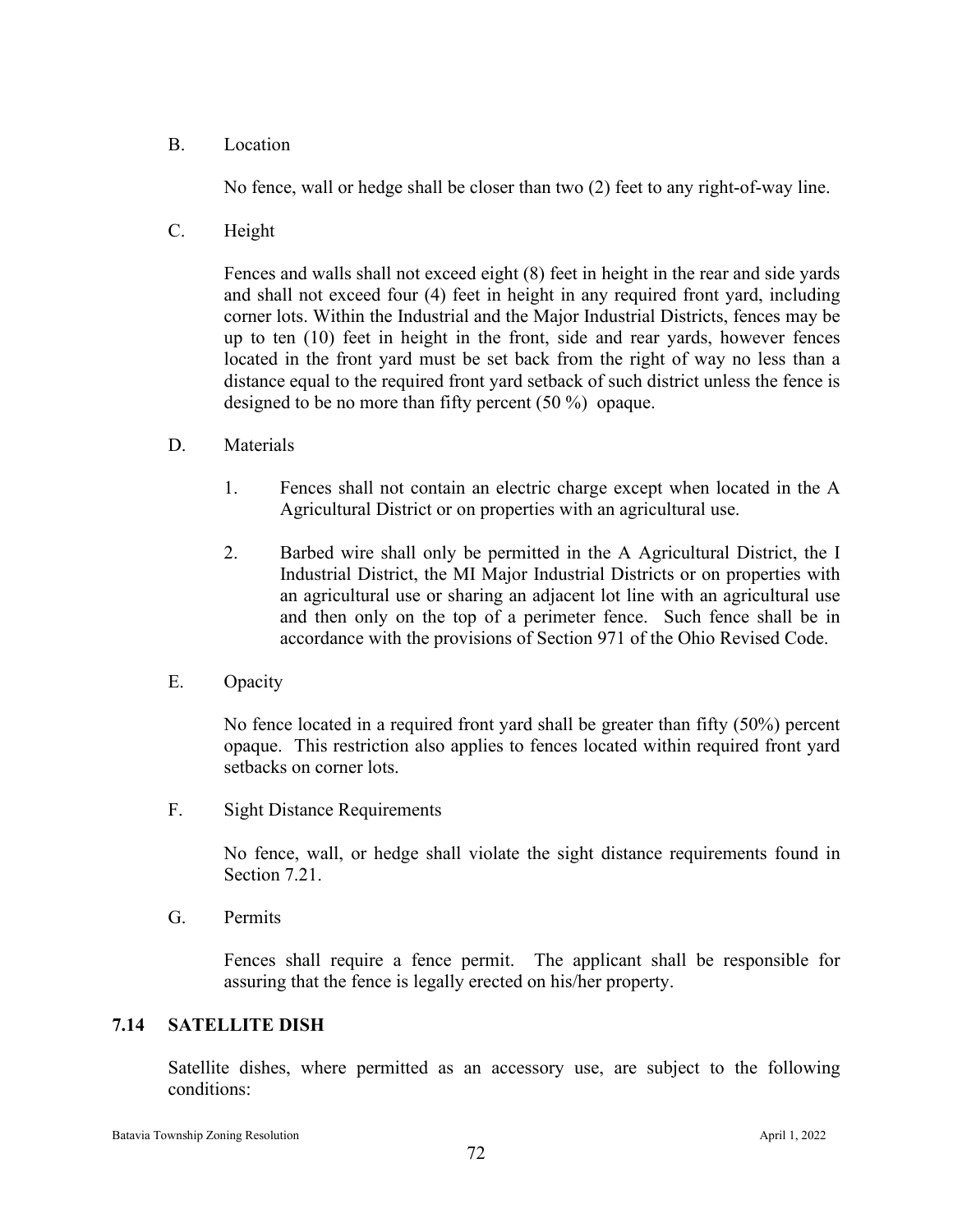A. Exemptions

Any satellite dish twenty-four (24) inches or less in diameter shall be exempt from these regulations.

- B. Location
	- 1. Satellite dishes may be erected or installed on the ground of any property; provided that in the O-B, B-1, B-2, C-I, I and MI Districts, roof mounting shall also be permitted.
	- 2. Satellite dishes shall be set back a minimum ten (10)feet from all side and rear property lines and shall not be located closer to the street than the nearest foundation line of the principal use structure on the lot, but in no case shall this distance be required to be greater than two (2) times the front yard setback line required for the district in which the property is located.
- C. Height and Size
	- 1. The maximum height of any ground-mounted earth satellite station/satellite dish shall not exceed fifteen (15) feet above the finished grade and its diameter shall not exceed twelve (12) feet.
	- 2. The maximum height of any roof-mounted earth satellite station/satellite dish shall not exceed the roof height it is mounted on by more than four (4) feet and its diameter shall not exceed three (3) feet.
- D. Advertising

The satellite dish apparatus shall bear no advertising, lettering, picture or visual image.

E. Maintenance

The satellite dish apparatus shall be properly maintained to prevent both unsightly and unsafe conditions.

F. Permit

No person, firm or corporation shall undertake the construction, erection, or installation of any satellite dish over twenty-four (24) inches in diameter without a Zoning Certificate issued in accordance with the provisions of this Resolution. In addition to the requirements of this Resolution, the application for such permit shall include the following: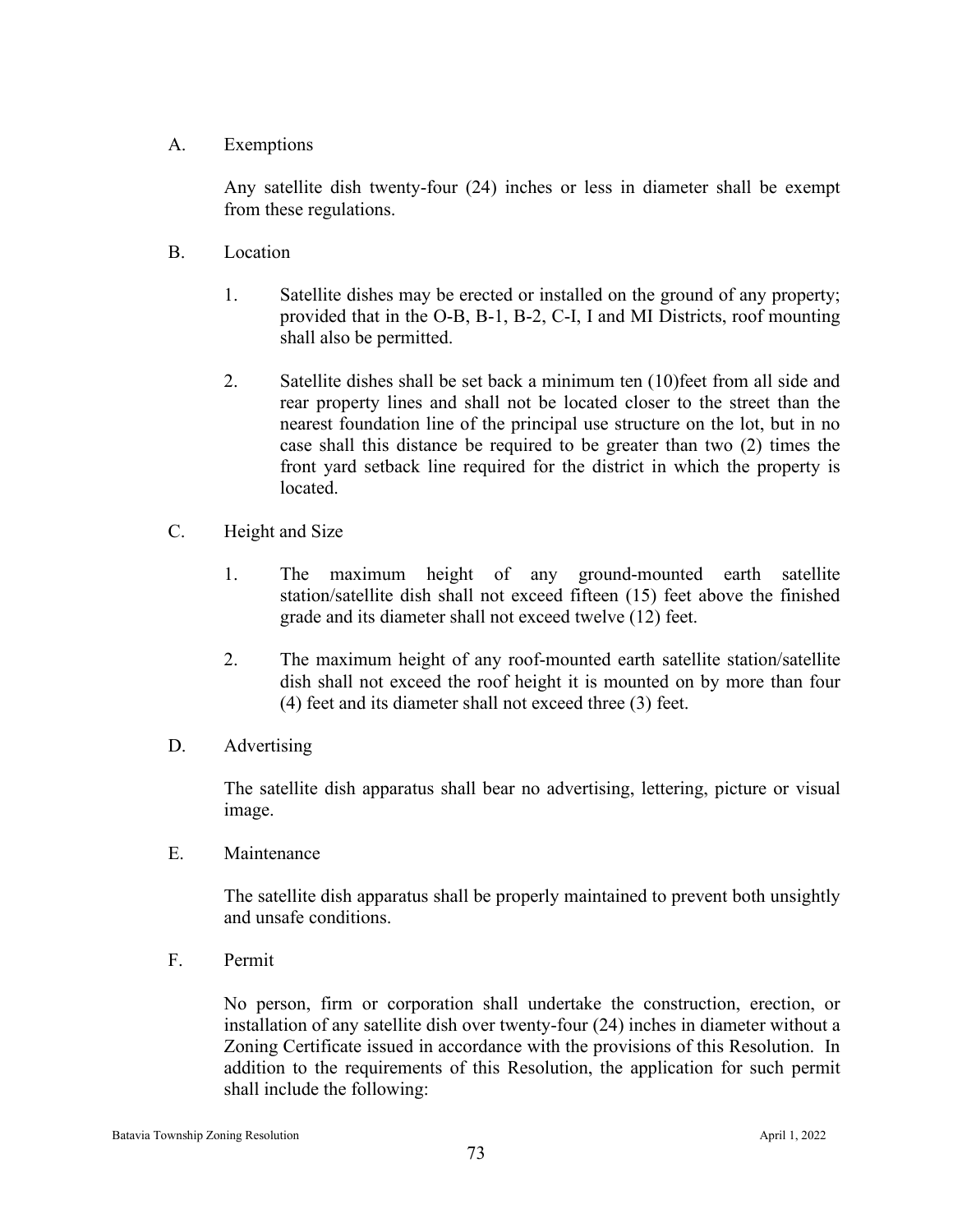- 1. A description of the type of satellite dish proposed;
- 2. A plot plan of the lot, premises, or parcel of land showing the location of the proposed satellite dish and all other buildings thereon;
- 3. Plans depicting the specifications and elevations of the proposed location.

## **7.15 HOME OCCUPATIONS**

Home occupations shall be subject to the following conditions in addition to use regulations in various districts:

- A. Not more than one additional person who is not residing on the premises shall be engaged in such home occupation.
- B. There shall be no change in the outside appearance of the building or premises or other visible evidence of the conduct of such home occupation other than one sign, not exceeding seventy-two (72) inches in area, non-illuminated, and mounted flat against the wall of the principal building.
- C. No home occupation shall be conducted in any accessory building or structure outside of the dwelling.
- D. There shall be no sales of products on the premises.
- E. No traffic shall be generated by such home occupation in greater volume than would normally be expected in a residential neighborhood.
- F. No equipment or process shall be used in such home occupations which creates noise, vibration, glare, fumes, odors, or electrical interference detectible to the normal senses off the lot. In the case of electrical interference, no equipment or process shall be used which creates visual or audible interference in any radio, television receivers off the premises, or causes fluctuations in line voltage off the premises.
- G. Said home occupations shall be clearly incidental and subordinate to the use of the property for residential purposes.
- H. No more than the equivalent of twenty-five (25%) percent of the gross floor area of the dwelling shall be utilized for a home occupational use.
- I. There shall be no outside storage of any kind related to the home occupational use.
- J. No heavy equipment such as bulldozers, front loaders, tractors, dump trucks, tractor trailers, semi-trucks, etc., or no more than two business vehicles used in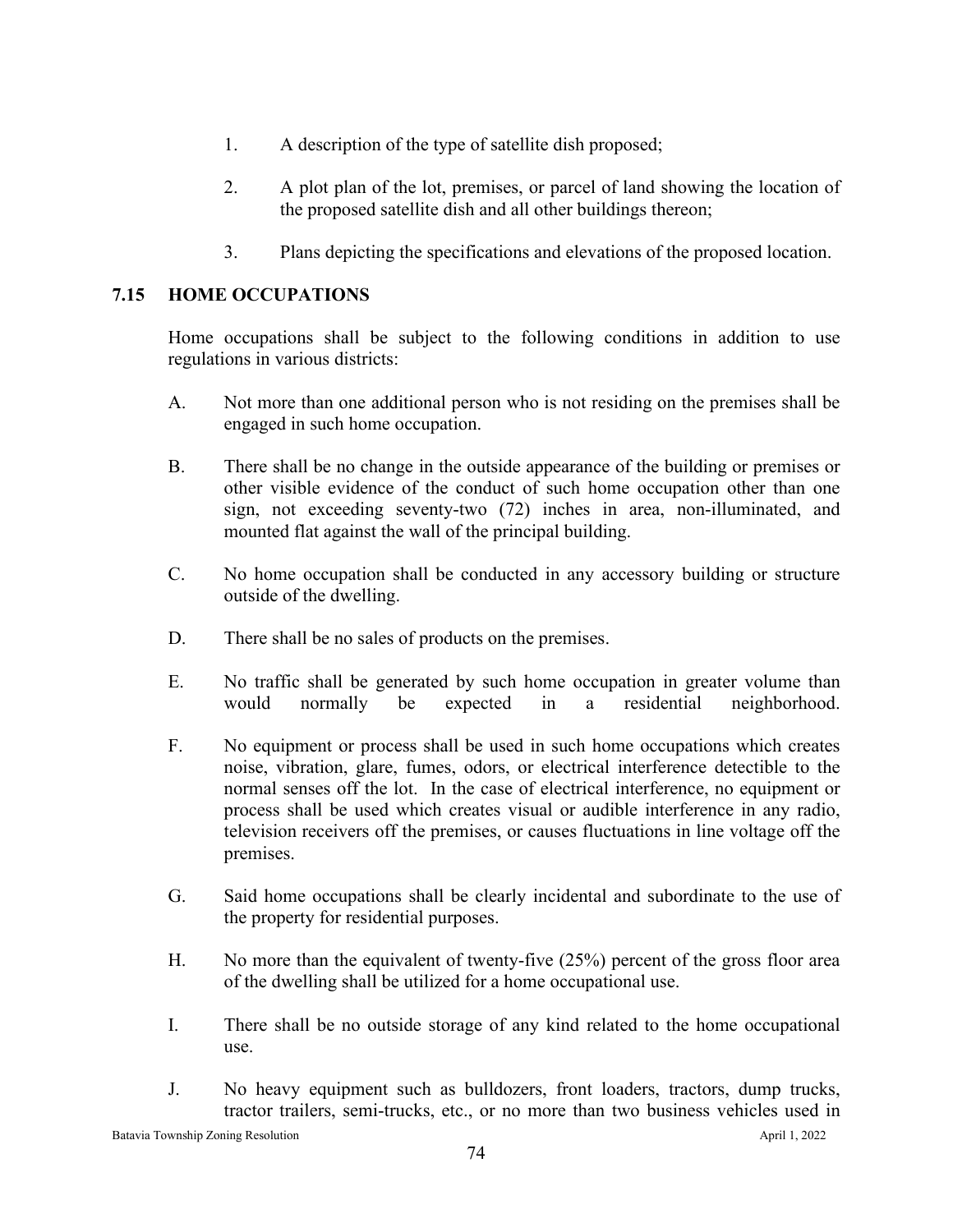such home occupation shall be parked or stored outside of a garage in a residential area. Equipment utilized for agricultural purposes shall be exempt.

- K. No home shall serve as a gathering point for employees engaged in the business that takes place off the premises. This may include, but it is not limited to, landscape business offices, construction offices, or a trucking business where drivers or employees gather at the home before being dispatched from the home.
- L. The following are examples of permitted home occupations:
	- 1. Clerical and other similar business services;
	- 2. Instruction in music, dance or other type of teaching that does not require an expansion in parking;
	- 3. The office of a professional accountant, attorney, broker, consultant, insurance agent, realtor, architect, engineer, sales representative, and similar office oriented occupations;
	- 4. Artists, sculptors, photographers, and other providers of home crafts;
	- 5. Barber shop/beauty salon with a maximum of one chair;
	- 6. A licensed massage therapist who provides massage therapy for a maximum of one client at any given time; or
	- 7. Any similar use as determined by the Zoning Administrator.

# **7.16 ADULT ENTERTAINMENT ESTABLISHMENT**

An adult entertainment establishment is a Conditional Use within the M-I or the I Industrial Districts. The purpose of these regulations is to regulate the potential secondary effects that are often caused by adult entertainment establishments, and not to regulate the content of the message promoted by the business. Distances shall be measured in a straight line from the nearest wall of the proposed adult entertainment establishment to the property line of the potentially restrictive structure. A Conditional Use for such facilities shall not be approved unless the following minimum conditions are complied with:

- A. No adult entertainment establishment shall be established within 1,000 feet of any area that principally permits residential use.
- B. No adult entertainment establishment shall be established within a radius of 2,000 feet of any school, library or teaching facility, whether public or private, governmental or commercial, which school, library or teaching facility is attended by persons under eighteen years of age.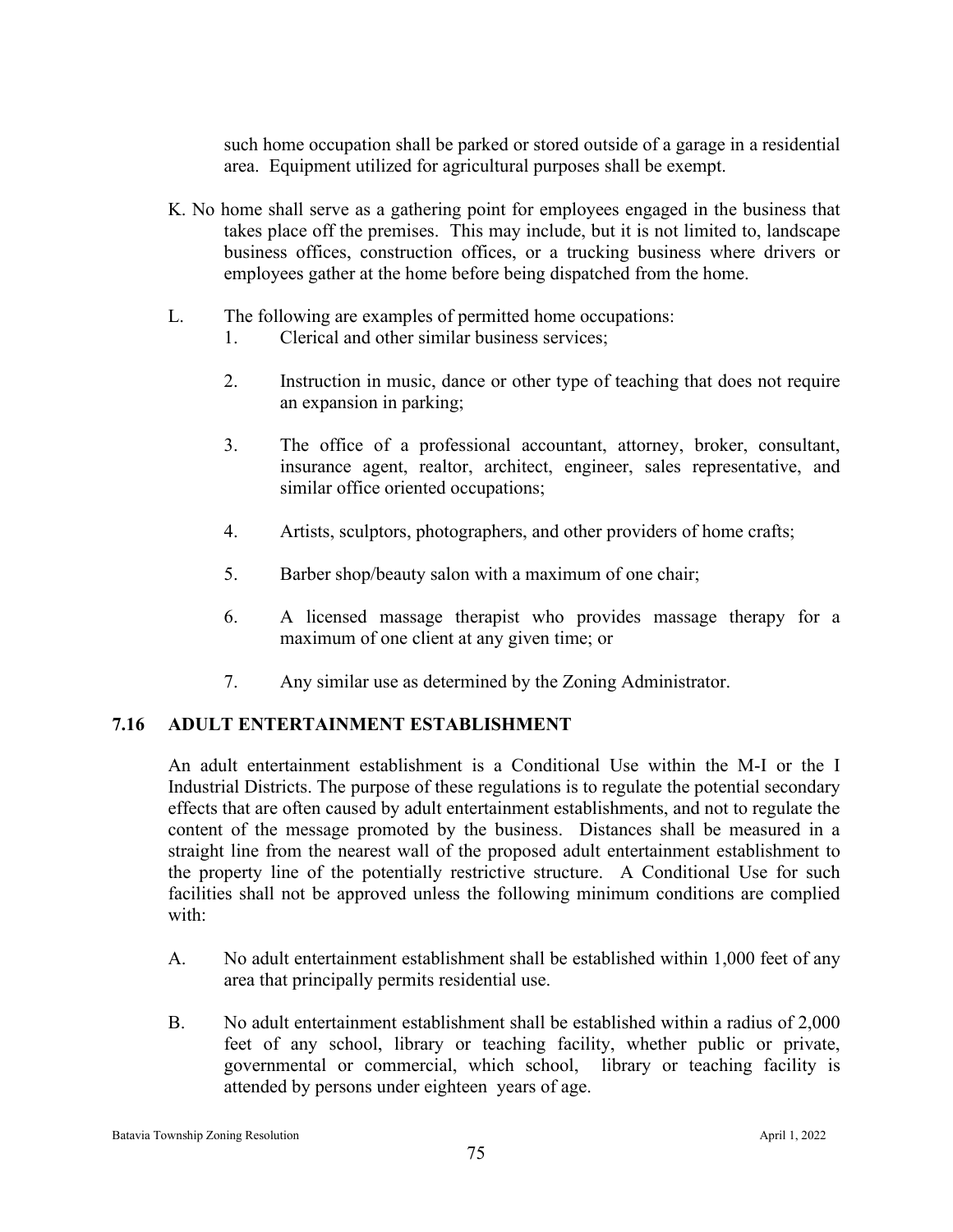- C. No adult entertainment establishment shall be established within a radius of 1,000 feet of any park or recreational facility attended by persons under eighteen years of age.
- D. No adult entertainment establishment shall be established within a radius of 1,000 feet of any other adult entertainment establishment.
- E. No adult entertainment establishment shall be established within a radius of 2,000 feet of any religious place of worship or permanently established place of religious services.
- F. Displays or other promotional materials shall not be shown or exhibited so as to be visible to the public from pedestrian sidewalks or walkways, or from other areas public or semi-public.
- G. All building openings, entries, windows, etc. for adult entertainment establishment shall be located in such a manner as to prevent a view into the interior from any public or semi-public area, sidewalk or street. For new construction, the building shall be oriented so as to minimize any possibility of viewing the interior from any public or semi-public areas.
- H. No employees of the subject establishment shall conduct themselves outside the confines of the structure in such attire and/or by actions, in a manner distracting, distasteful and/or detrimental to adjacent business interests, residents or passersby.
- I. No screens, loudspeakers or sound equipment shall be used for adult entertainment establishment (enclosed or drive-in) that can be seen or discerned by the public from public or semi-public areas.
- J. In granting any such Conditional Use, the Board of Zoning Appeals may prescribe additional conditions it deems necessary in the public interest. However, no Conditional Use shall be approved by the Board of Zoning Appeals unless it finds that the use for which such approval is sought is not likely to be dangerous or detrimental to nearby properties, that the use will not be contrary to any program of conservation or improvement, either residential or non-residential, or be contrary to the public health, safety, morals and general welfare of the Township.
- K. An adult entertainment establishment shall also comply with the regulations established by Township Resolution 5-2-96 regarding cabaret establishments, Township Resolution 5-3-96 regarding massage establishments, and any other superseding legislation.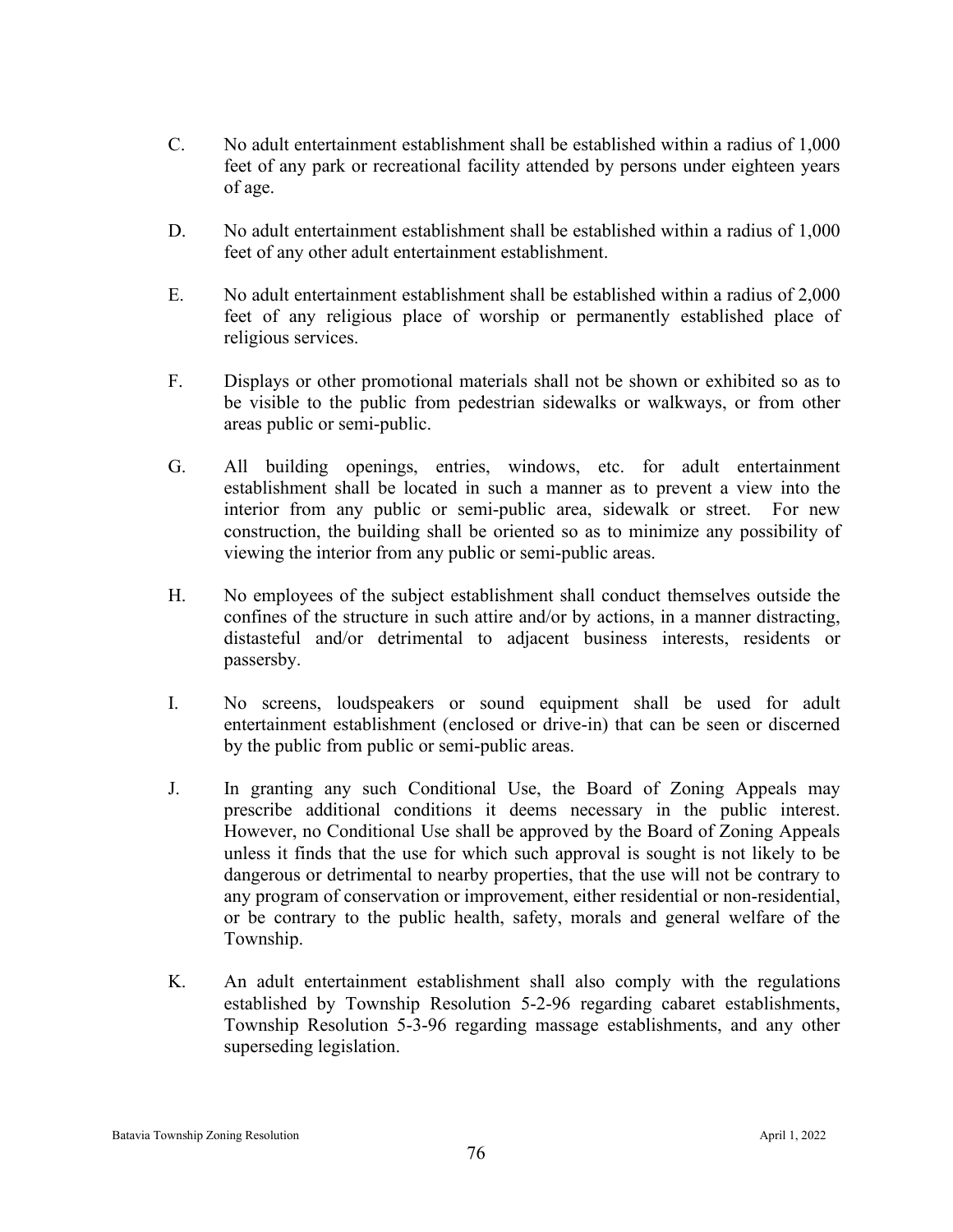## **7.17 ACCESSORY USE STANDARDS IN RESIDENTIAL DISTRICTS AND FOR RESIDENTIAL USES**

It is the purpose of this Section to permit accessory uses to be utilized and maintained in a manner which make them compatible with principal uses and harmonious with uses upon adjacent properties. Accessory use standards in residential districts and for residential uses shall be as follows:

- A. The total lot coverage permitted for all accessory buildings and accessory structures shall not exceed thirty (30%) percent of the area of the side and rear yard.
	- 1. There shall be no more than two (2) accessory buildings or structures on a lot, excluding swimming pools, fences, and small utility sheds totaling 50 square feet or less, unless the lot is one (1) acre or more. For lots consisting of one (1) acre or more, an additional accessory building or structure will be permitted for each additional acre with a maximum of four (4) per lot.
	- 2. Accessory buildings, other than detached garages and carports with minimum eight (8) foot wide vehicular access doors, shall not exceed 200 square feet unless the lot on which the building is located is 20,000 square feet or more, but in no case shall such building exceed 300 square feet in size.
	- 3. The maximum height of accessory buildings shall be as specified in each zoning district.
	- 4. Detached garages and carports shall be subject to the following maximum square footages:

|    | a. | Lots less than one $(1)$ acre                         | 600 square feet                                                                                                                                   |  |  |
|----|----|-------------------------------------------------------|---------------------------------------------------------------------------------------------------------------------------------------------------|--|--|
|    | b. | Lots one $(1)$ acre but less than two $(2)$ acres     | 900 square feet                                                                                                                                   |  |  |
|    | c. | Lots two $(2)$ acres but less than three $(3)$ acres  | 1,200 square feet                                                                                                                                 |  |  |
|    | d. | Lots three $(3)$ acres but less than five $(5)$ acres | 1,500 square feet                                                                                                                                 |  |  |
|    | e. | Lots five $(5)$ acres or more                         | 3,000 square feet                                                                                                                                 |  |  |
| 5. |    |                                                       | All accessory buildings, including garages and carports, shall be subject to<br>the following minimum setbacks from side and rear property lines. |  |  |
|    | a. | Buildings 200 square feet or less                     | 5 feet                                                                                                                                            |  |  |

b. Buildings greater than 200 square feet 10 feet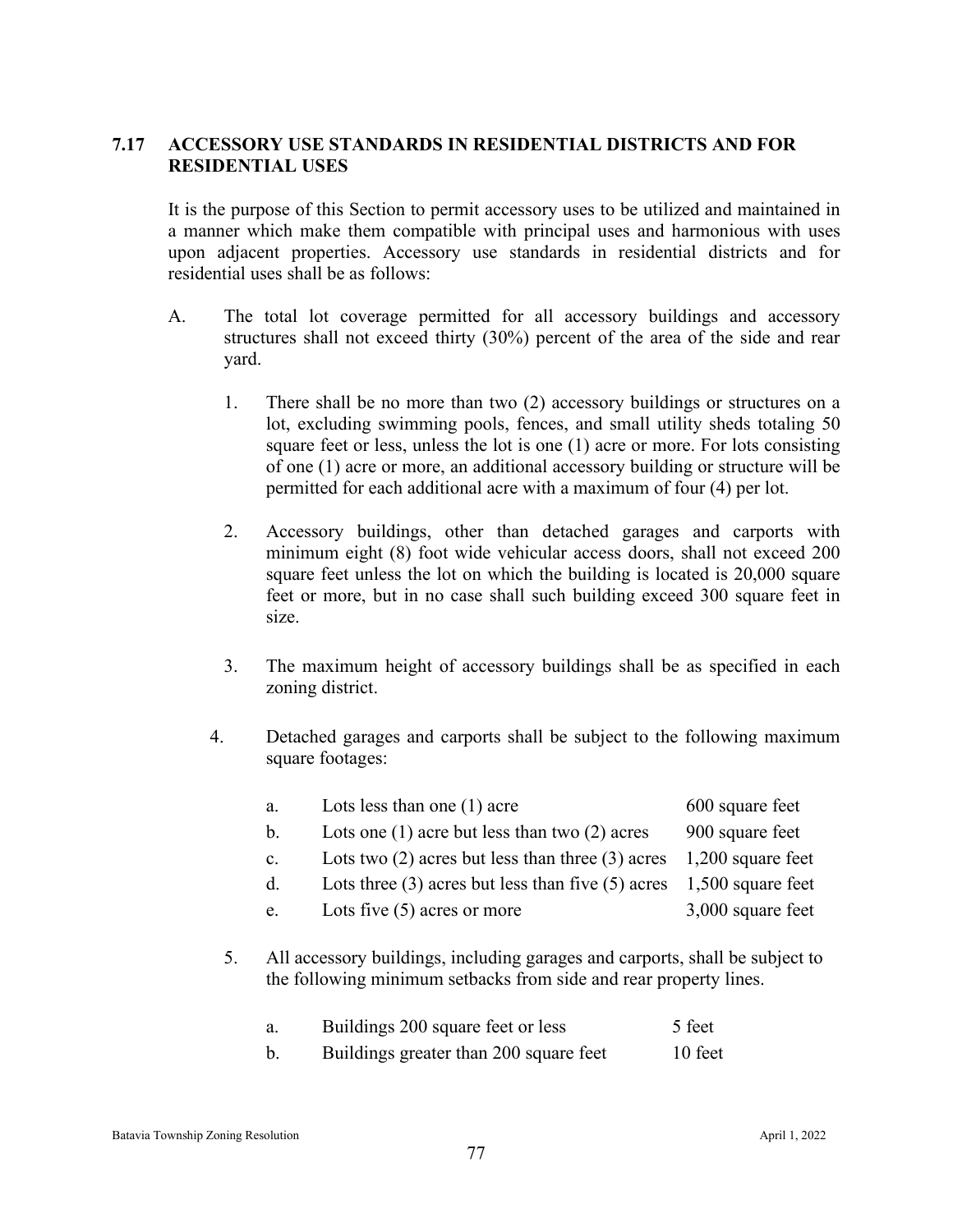- 6. No detached accessory building shall be placed closer to the street than the nearest foundation line of the principal use structure on the lot, but in no case shall this distance be required to be greater than two (2) times the front yard setback required for the district in which the property is located.
- 7. In the case of a corner lot, no accessory building shall be erected or altered so as to project beyond the front yard required on any adjacent lot, nor shall it be located closer to either street line than the main building constructed on the lot, but in no case shall this distance be required to be greater than two (2) times the front yard setback required for the district in which the property is located.
- 8. Any accessory building shall be located no less than (5) feet from another accessory or principal structure.

#### **7.18 ACCESSORY USE STANDARDS IN BUSINESS AND INDUSTRIAL DISTRICTS**

In a Business or Industrial District, any use which is customarily found in conjunction with and required for the full utilization and economic viability of the principal use which meets the definition of accessory use in Chapter 2, and which complies to the applicable standards of the district in which it is located, is permitted.

All accessory buildings shall be required to have a setback distance of not less than one half  $(\frac{1}{2})$  the required setback for principal structures in side and rear yards. With the exception of corner lots, no detached accessory building shall be placed closer to the street than the nearest foundation line of the principal use structure on the lot, but in no case shall this distance be required to be greater than two (2) times the front yard setback required for the district in which the property is located.

#### **7.19 SECONDARY DWELLING UNITS**

An additional dwelling on a lot may be permitted on lots used for single-family residential purposes, subject to the following conditions:

- A. An attached secondary dwelling unit may be permitted if it conforms and is pursuant to the Conditional Use procedures set forth in Section 5.07.
- B. The secondary dwelling unit shall be occupied only by members of the family occupying the primary dwelling on the lot.
- C. The secondary dwelling unit shall not exceed 40% of the footprint of the principal dwelling and shall be designed in such a way as to make its future inclusion as part of the principal structure acceptable.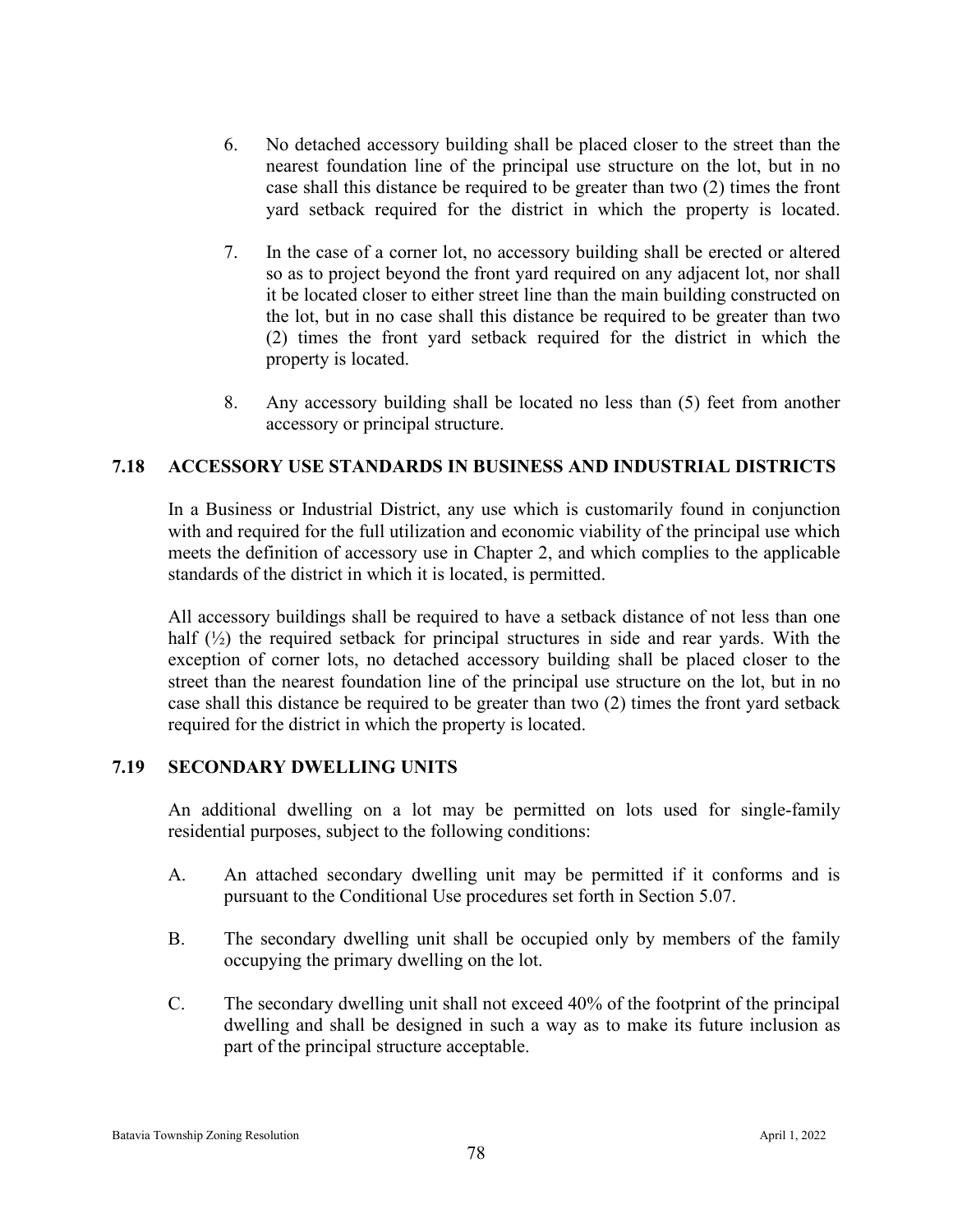#### **7.20 MINIMUM DWELLING SQUARE FOOTAGES**

The minimum square footage for all single-family dwellings shall be 1,400 square feet exclusive of basements and garages. The minimum floor area for two-family dwellings shall be 1,000 square feet for each unit. The minimum floor area for multi-family dwellings shall be 560 square feet for efficiency dwellings; 680 square feet for one bedroom dwellings; 770 square feet for two bedroom dwellings; and 980 square feet for three bedroom dwellings.

## **7.21 SIGHT TRIANGLES**

No building or planting shall be erected within the sight triangle unless otherwise specified in this Resolution. The sight triangle shall be identified as follows:

A. Driveway intersection sight triangle

At intersections of driveways with streets, the sight triangle shall be established by locating the intersection of the street curb with the driveway edge, and by measuring from this point a distance of twenty (20) feet along the driveway to a point, and a distance of twenty (20) feet along the street curb to a point, and connecting these points.

B. Street intersection sight triangle

At street intersections, the sight triangle shall be formed by measuring at least thirty-five (35) feet along curb lines and connecting these points.

#### **7.22 ROADSIDE STANDS**

Roadside stands shall be regulated per ORC 519.21 and as follows:

- A. Roadside stands shall meet the setback requirements of the district in which they are permitted and shall be limited to the sale of agriculturally related products.
- B. Roadside stands shall provide for an off-street area which can accommodate a minimum of five (5) vehicles.
- C. Signage for roadside stands, shall not be illuminated and shall be limited to thirty two (32) square feet in size. The sign shall be setback no less than ten (10) feet from the public road right-of-way.

## **7.23 RECREATIONAL VEHICLE PARKS AND CAMPGROUNDS**

Recreational vehicle parks and campgrounds shall be Conditional Uses and shall be further regulated as follows: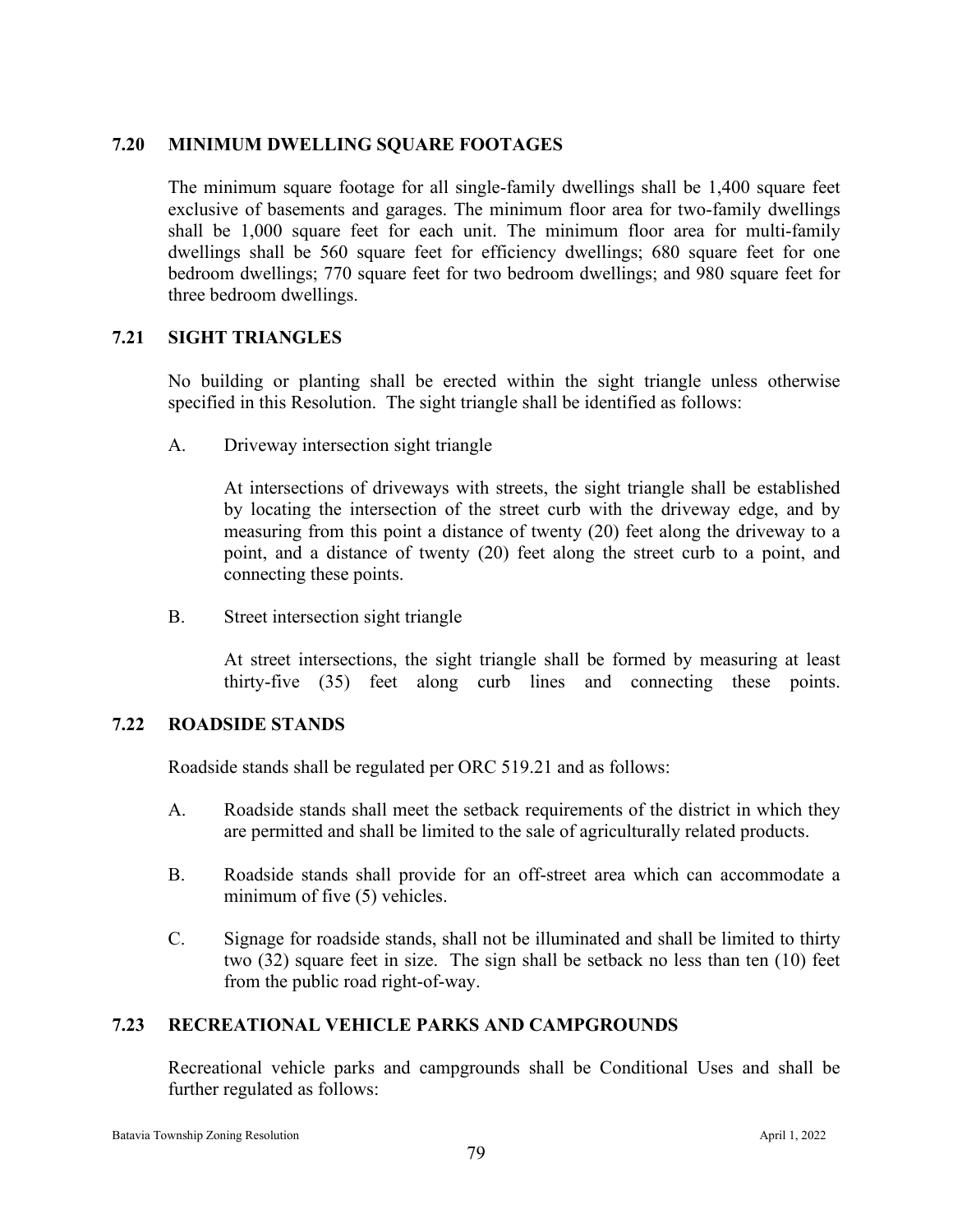A. Location and Access

No recreational vehicle park or campground shall be located without direct access to an arterial highway and with sufficient frontage of at least 80 feet, to permit appropriate design of entrance and exits. No entrance or exit from a recreational vehicle park or campground shall be permitted through a residential district nor require movement of traffic from the park or campground through a residential district.

B. Spaces for Occupancy, Uses Permitted and Length of Stay

Spaces in recreational vehicle parks or campgrounds may be used by travel trailers, equivalent vehicles, constructed in or on automotive vehicles, tents, or other short-term housing arrangements or devices. Spaces shall be rented by the day only, and occupants of such space shall remain in the same recreational vehicle park not more than fourteen (14) consecutive days.

C. Accessory Uses to Recreational Vehicle Parks and Campgrounds

Management headquarters, recreational facilities, laundry facilities and other uses and structures customarily incidental to the operation of recreational vehicle parks or campgrounds are permitted as accessory uses, provided that such uses are restricted in their use to the occupants of the park or campgrounds. Such uses shall present no visible evidence of their commercial character that would attract customers other than the occupants of the park or campground.

D. Sanitary Facilities

Toilets, showers and other essential plumbing fixtures shall conform to all applicable Ohio and County plumbing and health codes.

E. Design of Access to Park

Entrances and exits to recreational vehicle parks and campgrounds shall be designed for safe and convenient movement of traffic and to minimize friction with the free movement of traffic on adjacent streets. All traffic into and out of the park or campground shall be through such entrances and exits. No material impediment to visibility shall be created or maintained that obscures the view of an approaching driver in the right lane of the street within: (1) 100 feet, where the speed limit is less than 45 M.P.H., or (2) 150 feet where the speed limit is 45 M.P.H. or more, of any portion of the approach line of the access way is within twenty-five (25) feet of its intersection with the right hand lane of the street.

F. Off-Street Parking, Loading and Maneuvering Space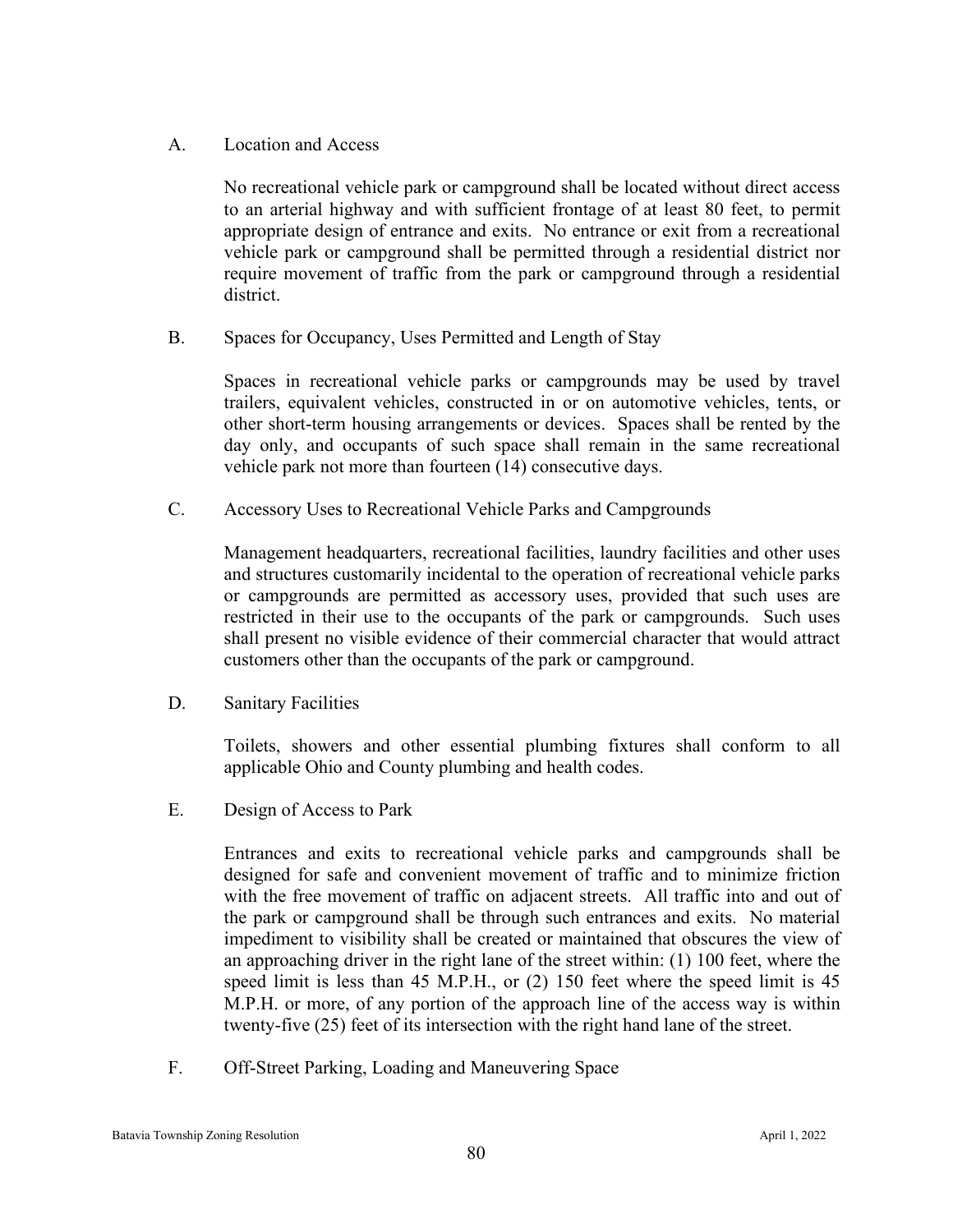In connection with a recreational vehicle park or campground, no parking, loading or maneuvering incidental to parking or loading shall be permitted on any public street, sidewalk, right-of-way, or public grounds that is not a part of the recreational vehicle park or campground.

G. Minimum Recreational Vehicle Site or Campground Area

Each recreational vehicle site shall be one thousand five hundred (1,500) square feet in area. Each site shall contain a stabilized vehicular parking pad or space made of paving or other suitable material.

H. External Yard Requirements

A fifty (50) foot setback with protective screening or fencing shall be required on property boundaries adjacent to a public right-of-way. Those property boundaries adjoining private property shall have a setback of twenty-five (25) feet with protective fencing.

I. Lighting

Any lighting associated with the recreational vehicle park or campground shall not cause glare on adjoining property or public rights-of-way.

# **7.24 BUSINESS AND OFFICE STRUCTURES**

Any structures utilized for commercial, business, office or a service use shall be affixed to a permanent foundation unless otherwise approved by the Township Board of Zoning Appeals. Temporary construction or sales trailers are permitted for a period of up to six (6) months upon issuance of a Zoning Certificate by the Township.

# **7.25 OUTDOOR SALES AND DISPLAY**

Temporary and permanent facilities for outdoor sales and displays (e.g., garden supply sales, news and flower stands, and similar uses) may be permitted upon compliance with the following standards:

- A. Outdoor sale and display areas are prohibited on vacant lots with the exception of temporary seasonal agricultural sales.
- B. Outdoor sale and display areas may be permitted provided that the merchandise is displayed along the sidewalk, the walkway adjacent to the building, or in the side yard.
- C. The placement of the merchandise shall not interfere with customer movement on any sidewalk or walkway. A minimum of five feet of the sidewalk or walkway shall be clear of merchandise to allow for safe pedestrian movement.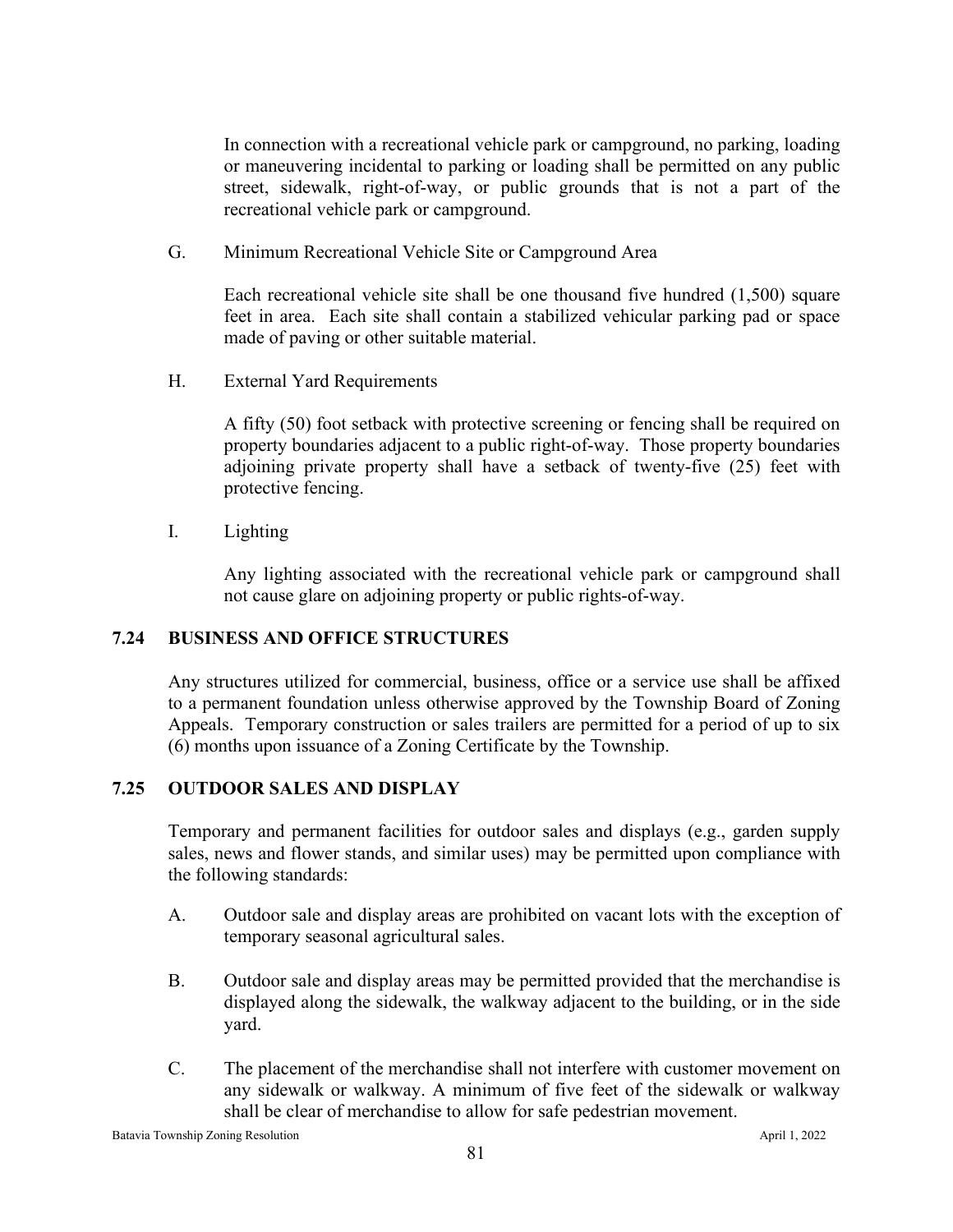- D. The outdoor display and sale of bulk or large products that exceed 20 pounds, including, but not limited to, mulch (bag or bulk), concrete, salt, or other similar products that cannot be easily carried into the store for purchase, shall be required to meet the requirements of Section 7.26 D. Outdoor Storage.
- E. Temporary outdoor sales and display areas may be authorized in a parking lot under the following provisions:
	- 1. The maximum time the temporary outdoor sales and display areas shall be authorized is for 90 days per year; and
	- 2. In no case shall the outdoor sales or display area reduce the amount of offstreet parking spaces to a number below the minimum number of required spaces.
- F. Outdoor display areas shall be located upon concrete, asphalt, or adequately compacted aggregate base.

## **7.26 OUTDOOR STORAGE**

A. Purpose and Applicability

The purpose of these regulations is to ensure the proper use of land for outdoor storage so as to minimize impacts on surrounding property owners and uses. The provisions of this Section shall apply to all uses except single-family, two-family dwellings, and roadside markets that are accessory to an agricultural use that is exempt from these regulations pursuant to Section 7.22 unless otherwise noted, and in accordance with Section 519.21 of the Ohio Revised Code.

B. Exemptions

The following uses where outdoor storage is the permitted principal use of the lot shall be exempt from these regulations:

- 1. Outdoor display, sales, and storage areas approved as part of a site plan or Final Development Plan prior to the effective date of this Resolution;
- 2. Automotive sales or rental;
- 3. Plant nurseries;
- 4. Tool rental or sales facilities; and
- 5. Similar uses as determined by the Board of Zoning Appeals.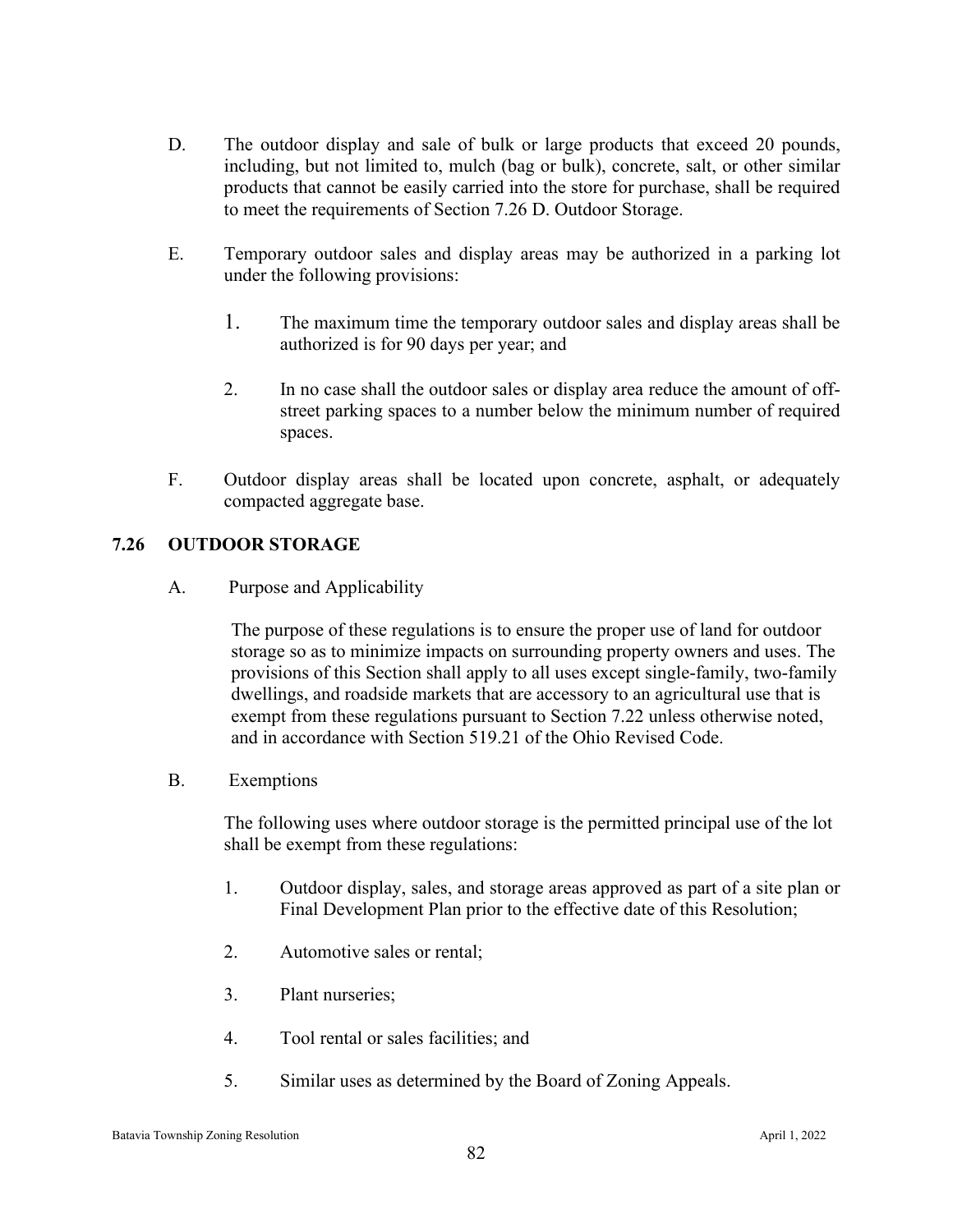## C. General Standards

- 1. All outdoor storage areas shall require a Zoning Certificate and shall be illustrated on the corresponding site plan.
- 2. Outdoor storage areas shall not be located in any required parking and circulation area, right-of-way, or required landscape or buffer area.
- 3. Such storage areas shall be prohibited if they will create any safety hazard for pedestrians. A minimum pathway in areas used for outdoor storage shall be provided to allow for the flow of pedestrian traffic outside of designated vehicular traffic drives. Such pathways shall have a minimum clearance width of 5 feet, or the width required to meet the minimum standards of the Clermont County Building Department, whichever is greater.
- 4. Where screening or security fencing is provided or required, decorative cast iron, aluminum, wood or vinyl material shall be used.
- 5. Chain link fencing, barbed wire fencing, and other wire mesh fencing shall be permitted only where the fencing is not visible from any public rightof-way, except in the C-I Campus Industrial, I Industrial, or M-I Major Industrial Districts.
- 6. All outdoor storage areas shall be maintained free of garbage and other debris.
- 7. Outdoor storage areas shall be limited to twenty-five (25%) percent of the gross floor area of the principal structure.
- D. Standards for Outdoor Storage Areas

Outdoor storage areas may be permitted where such storage areas comply with the following regulations:

- 1. Outdoor storage shall be prohibited on vacant lots. To be considered an occupied site, the principal use structure must be permanently connected to all public utilities and must be used on a regular basis for the conducting of business. Placement of a temporary office structure, trailer or storage building on the site shall not fulfill the requirement of, nor constitute, the establishment of a principal use structure.
- 2. Only those goods and materials associated with the existing on-site use may be stored or sold in outdoor storage areas.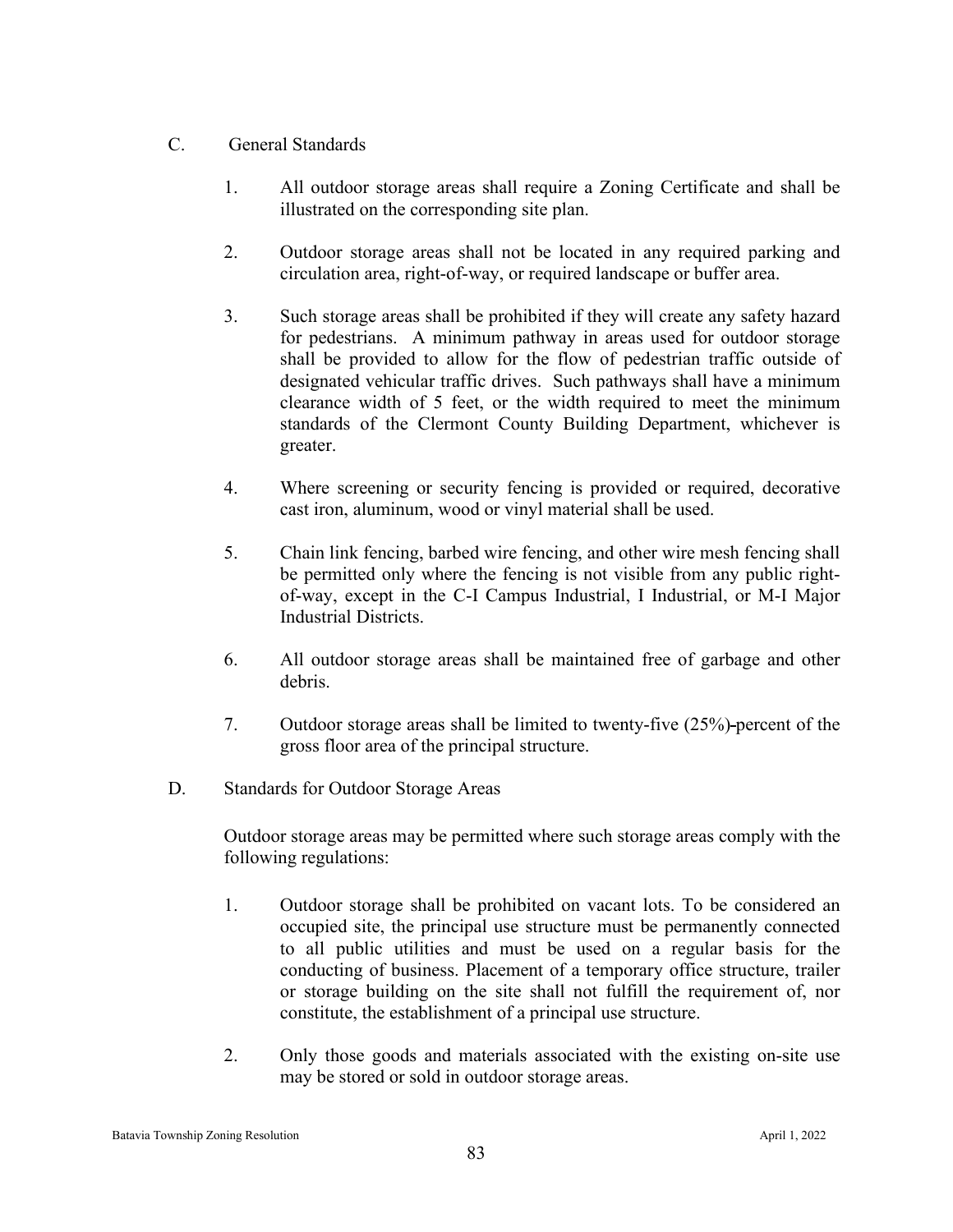- 3. Outdoor storage may be permitted provided that the storage areas are located in the side or rear yard. Front yard storage may be permitted if the storage area is adequately screened from view of the public right-of-way, but in no case can it be located within the required front yard setback.
- 4. Storage of any goods or materials shall not exceed 6 feet in height.
- 5. All outdoor storage areas shall be screened from view of the public rightof-way by a fence a minimum of 6 feet high in conformance with Section 7.25 C. Screening shall not be required if the outdoor storage area is located out of view from any public right-of-way, unless abutting a Residential District. If abutting such a District, the outdoor storage area shall be screened on all sides adjacent to such District by use of a 6 foot or higher fence or site obscuring shrubs and trees.
- 6. Outdoor storage shall be located upon concrete, asphalt, or adequately compacted aggregate base.

# **7.27 DUMPSTERS AND TRASH HANDLING AREAS FOR NON-SINGLE-FAMILY DISTRICTS**

Dumpsters and trash handling areas shall comply with the following standards:

- A. They shall be located in compliance with the same minimum setbacks as a main building as determined by the district in which such accessory structure is constructed, however only a 10 foot rear and side yard minimum setback is required if the abutting property is within a district of the same zoning classification.
- B. Any such accessory structure shall be screened on no less than three sides by a fence or wall. The trash recovery side shall be directed away from the public street unless fitted with closeable gates that are opaque enough to shield from view the interior service area.
- C. The fence or wall shall have a height of no less than five feet (5) feet or no more than eight feet (8) feet and must be constructed in a durable fashion of wood, brick, stone, or other masonry materials. .

## **7.28 OUTDOOR STOVES AND FURNACES**

Outdoor stoves and furnaces shall be considered accessory uses to permitted residential uses. Due to the potential for the emission of excessive smoke and noxious odors beyond the property line, and in an attempt to prevent such nuisance situations, outdoor stoves and furnaces shall be prohibited on lots totaling less than three (3) acres unless Conditional Use approval is granted by the Board of Zoning Appeals. Setbacks and Guidelines shall be as follows: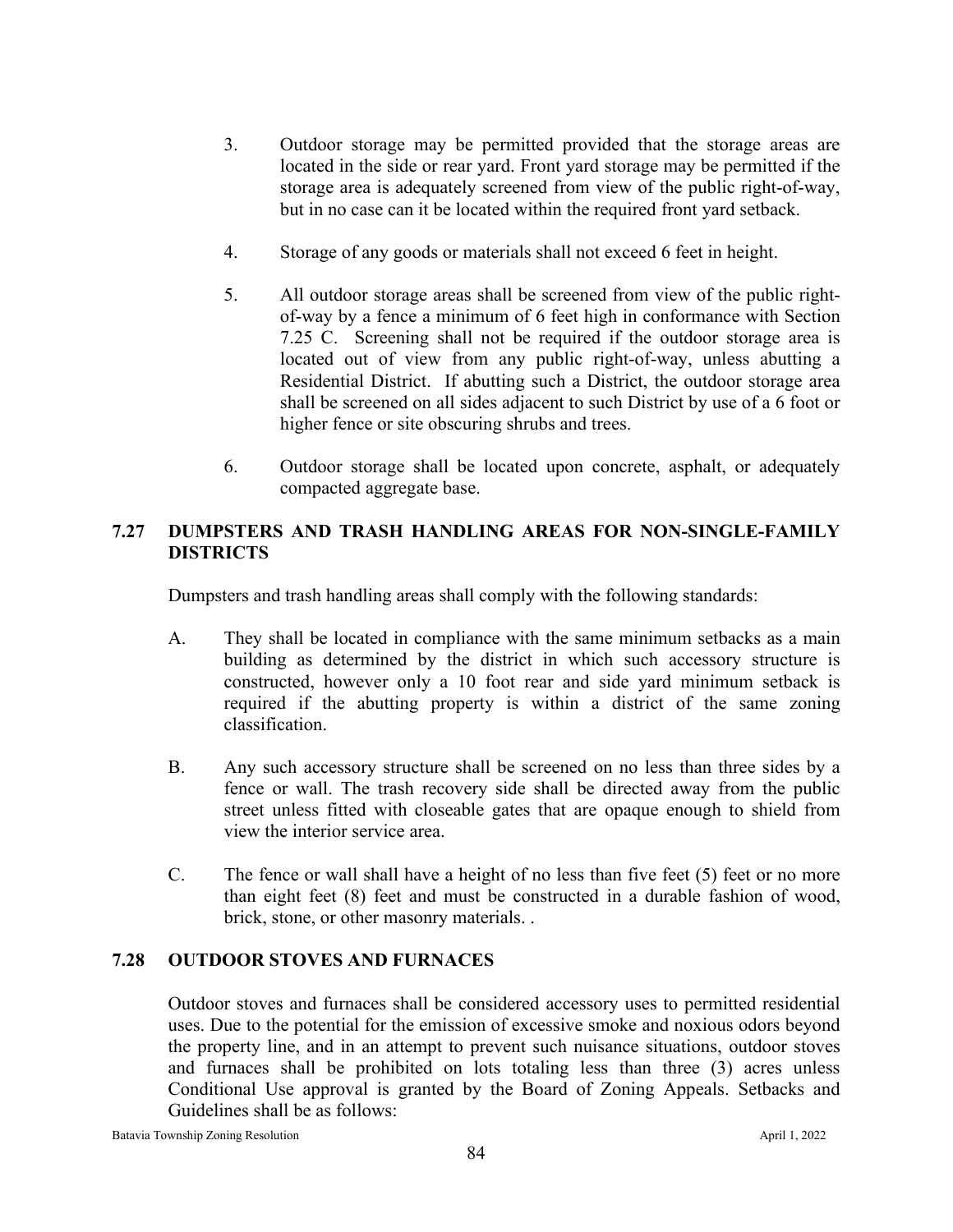- A. The outdoor stove or furnace shall be situated no closer than 100 feet to any property line. If located within 200 feet of any residential dwelling on an adjoining property, the stove's chimney must be no less than 2 feet higher than the peak of the roof of the neighboring residence(s).
- B. Permitted and Prohibited Fuels

Fuel burned in any new or existing outdoor stove or furnace shall be only natural untreated wood, wood pellets, corn products, biomass pellets, or other listed fuels specifically permitted by the manufacturer's instructions such as fuel oil, natural gas, or propane backup. The following fuels are strictly prohibited in new or existing outdoor wood furnaces:

- 1. Wood that has been painted, varnished or coated with similar material and/or has been pressure-treated with preservatives and contains resins or glues as in plywood or other composite wood products.
- 2. Rubbish or garbage, including but not limited to food wastes, food packaging, or food wraps.
- 3. Any plastic materials, including but not limited to nylon, PVC, ABS, polystyrene or urethane foam, and synthetic fabrics, plastic films and plastic containers.
- 4. Rubber, including tires or other synthetic rubber-like products.
- 5. Any other items not specifically allowed by the manufacturer or this Section.
- C. Non-conforming Use

Outdoor stoves or furnaces that were installed prior to the effective date of this amendment shall be permitted to continue. However, if the existing outdoor stove or furnace does not meet the standards of this Section, the outdoor stove or furnace shall be considered a non-conforming use subject to the non-conforming use provisions of this zoning resolution (See Article 6 Non-conforming Uses).

## **7.29 SMALL WIND ENERGY CONSERVATION SYSTEMS**

It is the purpose of these regulations to allow the safe, effective and efficient use of small wind energy conservation systems installed to reduce the on-site consumption of utility supplied electricity while continuing to provide adjoining properties protection from any undesirable effects of such installation. Small wind energy conservation systems shall be considered accessory uses and shall be subject to Conditional Use approval by the Board of Zoning Appeals unless the lot on which they are located is three (3) acres or more. The following shall be minimum requirements for all small wind energy systems: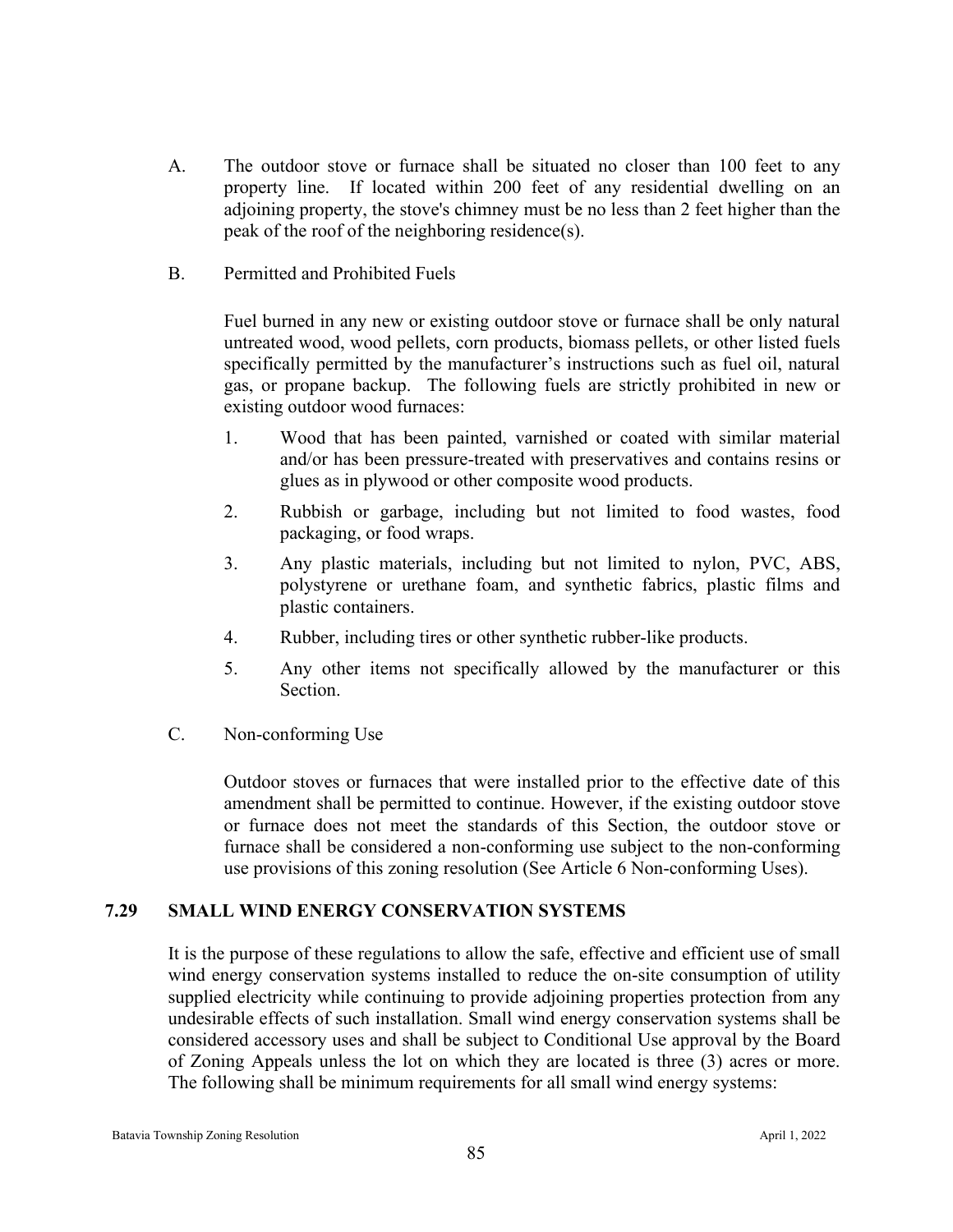- A. The base of the tower shall be setback from all property lines, public rights-ofway and public utility lines a distance equal to one and one half  $(1 \frac{1}{2})$  times the extended height of the tower and turbines. In no case shall the tower be located in the front yard and shall not extend into the other required yard setbacks for the district in which it is located.
- B. Sound produced by the system under normal operating conditions, as measured from the property line, shall not exceed the noise regulations per Article Section 7.09 of this Resolution, however such guidelines may be exceeded during short term events such as power outages or severe wind storms.
- C. The height of the system shall not exceed 120 feet, except that greater limits may be imposed by FAA regulations. The height of a wind turbine shall be measured from natural grade to the tip of the rotor blade at its highest point, or blade tip height.
- D. No illumination of the turbine or tower shall be allowed unless required by the FAA.
- E. All climbing foot pegs or rungs below 12 feet shall be removed to prevent unauthorized climbing of the tower.
- F. If a wind energy system is inoperable for six (6) consecutive months the owner shall be notified in writing that they must, within six (6) months, restore the system to an operating condition. Failure of the property owner to do so shall be deemed a violation of this Zoning Resolution and subject to the violation remedies of Article 99.
- G. No advertising shall be permitted on the wind energy system.

# **7.30 SOLAR PANELS**

It is the purpose of this regulation to allow the safe, effective and efficient use of solar panels installed to reduce the on-site consumption of utility supplied electricity while continuing to provide adjoining properties protection from any undesirable effects of such installation. Solar panels shall be considered accessory uses, and shall be permitted as of right if attached or located on the roof or wall of a building that lie flat on the surface or not more than six inches from the surface, and are exempt from obtaining a Zoning Certificate. Other installations of solar panels shall be subject to Conditional Use approval by the Board of Zoning Appeals. Setbacks and guidelines shall be as follows:

- A. The solar panels detached from the principle structure shall not be located in the front or side yard.
- B. Sound produced by any solar facility under normal operating conditions, as measure from the property line, shall not exceed the noise regulations per Section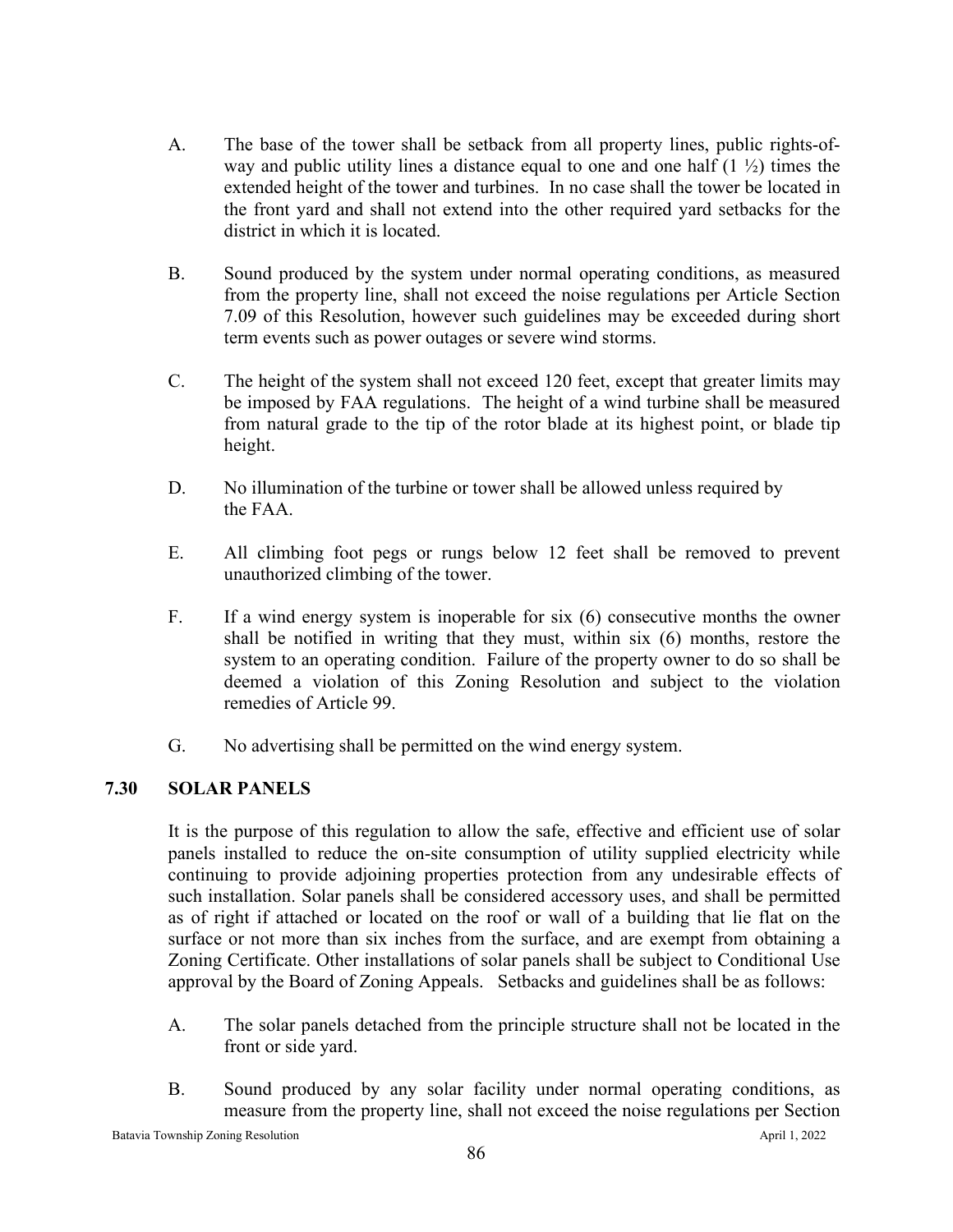7.09 of this Resolution. However, such guidelines may be exceeded during short term events such as power outages.

- C. Solar panels located on the roof of a residential structure may not extend above the highest point of the existing roof.
- D. Solar panels detached from the principle structure shall not exceed 14.5 feet in height.
- E. Solar panels detached from the principle structure shall not occupy more than thirty (30%) percent of the rear yard.

## **7.31 AGRICULTURAL USE GUIDELINES**

- A. Except as otherwise provided in this Section, Sections 519.02 to 519.25 of the Revised Code confer no power on any Township Zoning Commission, Board of Township Trustees, or Board of Zoning Appeals to prohibit the use of any land for agricultural purposes or the construction or use of buildings or structures incident to the use for agricultural purposes of the land on which such buildings or structures are located, including buildings or structures that are used primarily for vinting and selling wine and that are located on land any part of which is used for viticulture, and no Zoning Certificate shall be required for any such building or structure.
- B. A Township Zoning Resolution, or an amendment to such Resolution, may, in any platted subdivision approved under Section 711.05, 711.09, or 711.10 of the Revised Code, or in any area consisting of fifteen or more lots approved under Section 711.131 of the Revised Code that are contiguous to one another, or some of which are contiguous to one another and adjacent to one side of a dedicated public road, and the balance of which are contiguous to one another and adjacent to the opposite side of the same dedicated public road regulate:
	- 1. Agriculture on lots of one acre or less;
	- 2. Buildings or structures incident to the use of land for agricultural purposes on lots greater than one acre but not greater than five acres (5) by: set back building lines; height; and size;
	- 3. Dairying and animal and poultry husbandry on lots greater than one acre but not greater than five (5) acres when at least 35% of the lots in the subdivision are developed with at least one building, structure, or improvement that is subject to real property taxation or that is subject to the tax on manufactured and mobile homes under Section 4503.06 of the Revised Code. After 35% of the lots are so developed, dairying and animal and poultry husbandry shall be considered nonconforming use of land and buildings or structures pursuant to Section 519.19 of the Revised Code.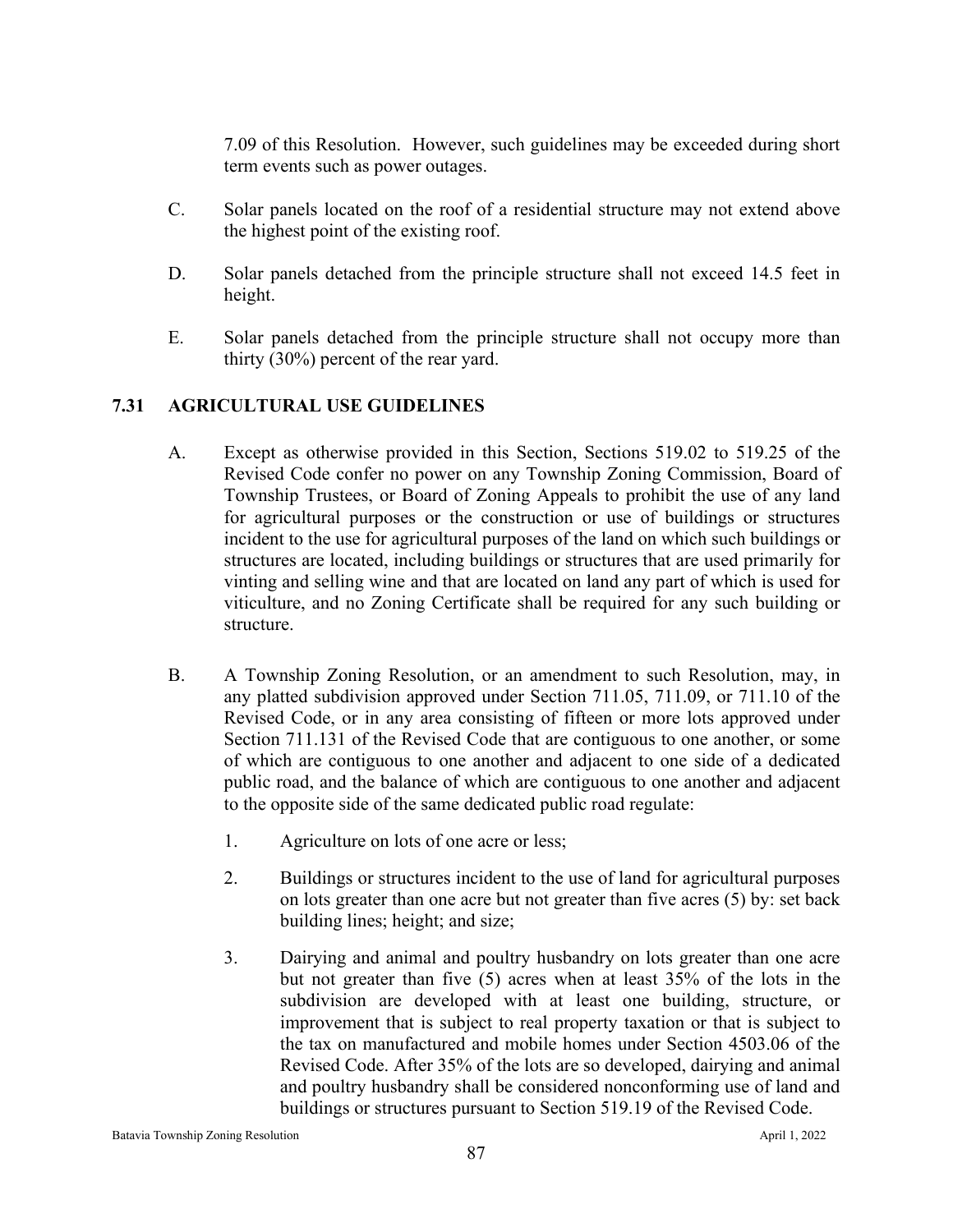- 4. Subsection (B) of this Section confers no power on any Township Zoning Commission, Board of Township Trustees, or Board of Zoning Appeals to regulate agriculture, buildings or structures, and dairying and animal and poultry husbandry on lots greater than five (5) acres.
- C. This Section confers no power on the Township Zoning Commission, Board of Township Trustees, or Board of Zoning Appeals to prohibit in a district zoned for agricultural, industrial, residential, or commercial uses, the use of any land for:
	- 1. A farm market where fifty per cent or more of the gross income received from the market is derived from produce raised on farms owned or operated by the market operator in a normal crop year. However, a board of township trustees, as provided in section [519.02](http://codes.ohio.gov/orc/519.02) of the Revised Code, may regulate such factors pertaining to farm markets as size of the structure, size of parking areas that may be required, set back building lines, and egress or ingress, where such regulation is necessary to protect the public health and safety.
	- 2. Biodiesel production, biomass energy production, or electric or heat energy production if the land on which the production facility is located qualifies as land devoted exclusively to agricultural use under sections [5713.30](http://codes.ohio.gov/orc/5713.30) to [5713.37](http://codes.ohio.gov/orc/5713.37) of the Revised Code for real property tax purposes. As used in division (C)(2) of this section, "biodiesel," "biomass energy," and "electric or heat energy" have the same meanings as in section [5713.30](http://codes.ohio.gov/orc/5713.30) of the Revised Code.
	- 3. Biologically derived methane gas production if the land on which the production facility is located qualifies as land devoted exclusively to agricultural use under sections [5713.30](http://codes.ohio.gov/orc/5713.30) to [5713.37](http://codes.ohio.gov/orc/5713.37) of the Revised Code for real property tax purposes and if the facility that produces the biologically derived methane gas does not produce more than seventeen million sixty thousand seven hundred ten British thermal units, five megawatts, or both.
	- 4. Agritourism. However, the Board of Township Trustees, as provided in section [519.02](http://codes.ohio.gov/orc/519.02) of the Revised Code, may regulate such factors pertaining to agritourism. except farm markets as described in  $(C)(1)$  of this Section, as size of a structure used primarily for agritourism, size of parking areas that may be required, setback building lines for structures used primarily for agritourism, and egress or ingress where such regulation is necessary to protect public health and safety.
		- a. Nothing in division (C)(4) of this Section confers power on the Zoning Commission, Board of Township Trustees, or Board of Zoning Appeals to require any parking area to be improved in any manner, including requirements governing drainage, parking area base, parking area paving, or any other improvement.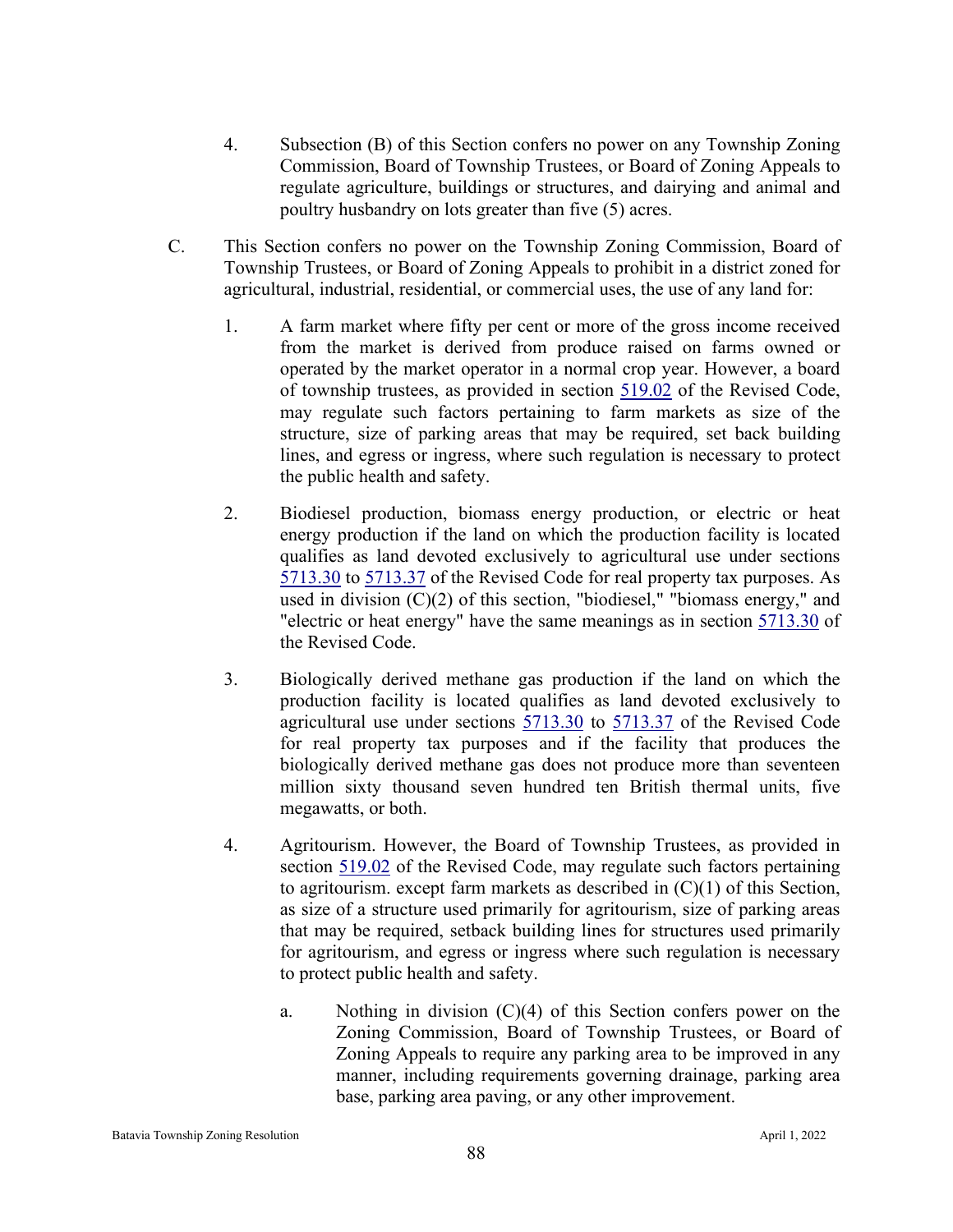- b. Nothing in division (C)(4) of this Section confers power on the Zoning Commission, Board of Township Trustees, or Board of Zoning Appeals to prohibit the use of any land or the construction or use of buildings or structures that are used primarily for vinting and selling wine that are located on land any part of which is used for viticulture as provided in division (A) of this Section.
- c. As used in division (C)(3) of this Section, "biologically derived methane gas" has the same meaning as in section [5713.30](http://codes.ohio.gov/orc/5713.30) of the Revised Code.
- d. As used in division (C)(4) of this Section, "agritourism" has the same meaning as in section  $901.80$  of the Revised Code.
- D. Nothing in this Section prohibits the Zoning Commission, Board of Township Trustees, or Board of Zoning Appeals from regulating the location of medical marijuana cultivators, processors, or retail dispensaries or from prohibiting such cultivators, processors, or dispensaries from being located in the unincorporated territory of the township.
- E. All agricultural buildings and structures used for dairying and animal husbandry on parcels less than five (5) acres shall be located no closer than 75 feet to an adjoining property line. Poultry shall be excluded from this regulation.
- F. Agricultural uses that are located in an "improved platted subdivision" shall comply with the requirements of this section and all other applicable provisions of this resolution.
	- 1. No agricultural uses except the growing of crops, fruits, vegetables, flower, and plants are permitted on lots of less than one (1) acre located within an improved platted subdivision.
	- 2. All buildings or structures incidental to the use of land for agricultural purposes on lots located in improved platted subdivision that are one (1) acre, but less than five (5) acres, shall comply with the following:
		- a. Any building or structure in which five (5) or fewer animals that are owned or used for agricultural purposes are housed shall be set back a minimum of 75 feet from any other lot in an improved platted subdivision.
		- b. Any building or structure in which more than five (5) animals that are owned or used for agricultural purposes are housed shall be set back a minimum of 200 feet from any lot in an improved platted subdivision.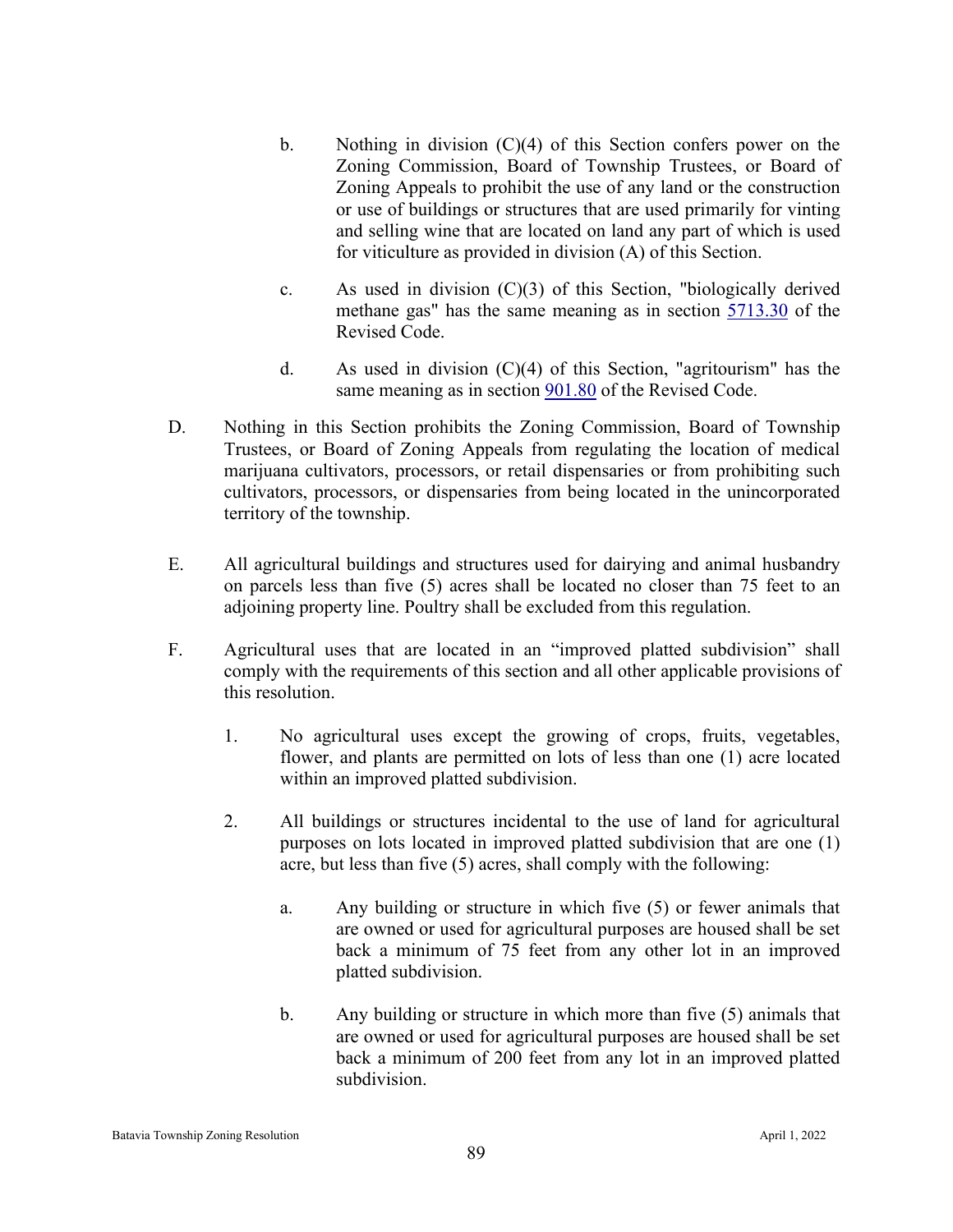- c. No structure shall exceed 35 feet in height.
- 3. In any improved platted subdivision where at least 35% of the lots in the improved platted subdivision are developed with at least one building, structure, or improvement that is subject to real property taxation (or that is subject to the tax on manufactured homes under ORC 4503.06) or on any lot used for residential purposes, dairying, animal husbandry, or poultry husbandry shall be regulated as follows:
	- a. Dairying, animal husbandry, or poultry husbandry is prohibited on lots of less than one (1) acre.
	- b. Lots of less than five (5) acres shall be limited to two (2) head of livestock, excluding poultry.
	- c. On any lot less than five (5) acres, any building or structure used for dairying, animal husbandry, or poultry husbandry shall be set back a minimum of 75 feet from any other lot in any improved platted subdivision or lot in any residential district, recorded residential subdivision, or any lot occupied by a dwelling (other than a farm dwelling), religious place of worship, educational facility, or any convalescent care facility not located on the same lot as the said uses or buildings.
- 4. For purposes of this resolution, the keeping, breeding, raising, or caring of any animal constitutes animal husbandry except that the keeping of not more than four (4) household pets shall not constitute animal husbandry. The keeping, breeding, raising or care of more than four (4) of any one or more kinds of animals, including household pets, does constitute animal husbandry.

## **7.32 EXEMPTIONS FOR PUBLIC UTILITIES AND RAILROADS**

Per Section 519.211 of the ORC, no part of this Zoning Resolution shall confer any power on the Board of Township Trustees, Zoning Commission, or Board of Zoning Appeals, to regulate the location, erection, construction, reconstruction, change, alteration, maintenance, removal, use, or enlargement of any buildings or structures of any public utility or railroad, whether publicly or privately owned, or the use of land by any public utility or railroad, for the operation of its business.

## **7.33 OUTDOOR DINING AREAS**

Outdoor dining areas accessory to a restaurant is a Conditional Use requiring approval by the Board of Zoning Appeals and are subject to the following standards: